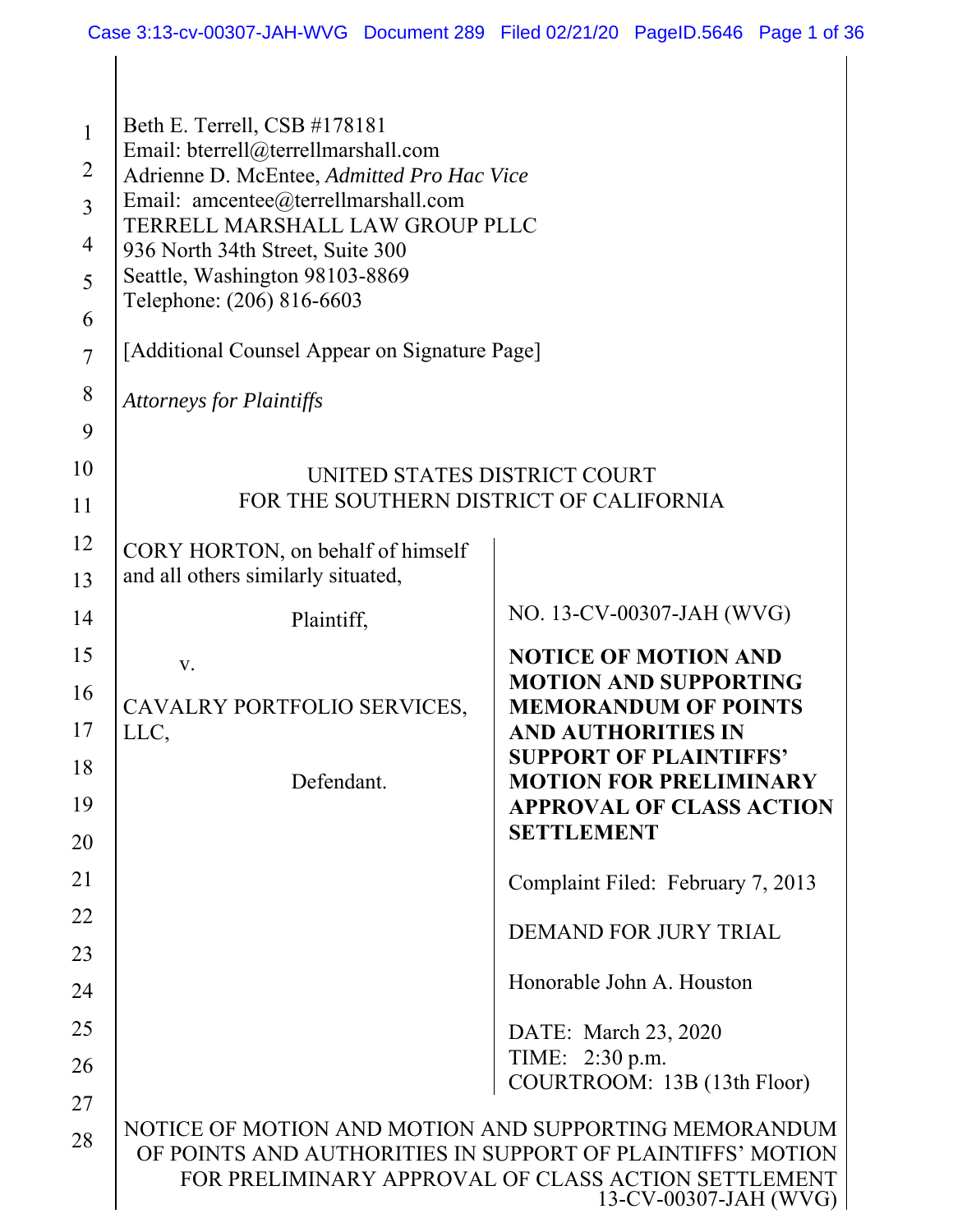| $\mathbf{1}$<br>$\overline{2}$ | KEVIN KREJCI, on behalf of himself<br>and all others similarly situated,                                                                                                   | NO. 3:16-cv-00211-JAH-WVG                                              |  |  |
|--------------------------------|----------------------------------------------------------------------------------------------------------------------------------------------------------------------------|------------------------------------------------------------------------|--|--|
| 3                              | Plaintiff,                                                                                                                                                                 |                                                                        |  |  |
| $\overline{4}$                 | V.                                                                                                                                                                         |                                                                        |  |  |
| 5                              | CAVALRY PORTFOLIO SERVICES,                                                                                                                                                |                                                                        |  |  |
| 6                              | LLC,                                                                                                                                                                       |                                                                        |  |  |
| 7<br>8                         | Defendant.                                                                                                                                                                 |                                                                        |  |  |
| 9                              |                                                                                                                                                                            |                                                                        |  |  |
| 10                             | <b>NOTICE OF MOTION</b>                                                                                                                                                    |                                                                        |  |  |
| 11                             |                                                                                                                                                                            |                                                                        |  |  |
| 12                             | THE CLERK OF THE COURT; and<br>TO:<br>DEFENDANT CAVALRY PORTFOLIO SERVICES, LLC:<br>TO:                                                                                    |                                                                        |  |  |
| 13                             |                                                                                                                                                                            |                                                                        |  |  |
| 14                             | PLEASE TAKE NOTICE that on March 23, 2020, at 2:30 p.m. in<br>Courtroom 13B of the United States District Court, Southern District of                                      |                                                                        |  |  |
| 15<br>16                       | California, 333 West Broadway, San Diego, California 92101, Plaintiffs will                                                                                                |                                                                        |  |  |
| 17                             | move this Court for Preliminary Approval of Class Action Settlement.                                                                                                       |                                                                        |  |  |
| 18                             | This motion will be based on this notice of motion; the following                                                                                                          |                                                                        |  |  |
| 19                             |                                                                                                                                                                            | memorandum of points and authorities; the accompanying declarations of |  |  |
| 20                             | Adrienne D. McEntee, Sergei Lemberg, Jennifer M. Keough, and the records and                                                                                               |                                                                        |  |  |
| 21                             | files in this action; and such other matters as may be presented before or at the                                                                                          |                                                                        |  |  |
| 22                             | hearing of the motion.                                                                                                                                                     |                                                                        |  |  |
| 23                             |                                                                                                                                                                            |                                                                        |  |  |
| 24                             |                                                                                                                                                                            |                                                                        |  |  |
| 25                             |                                                                                                                                                                            |                                                                        |  |  |
| 26                             |                                                                                                                                                                            |                                                                        |  |  |
| 27                             |                                                                                                                                                                            |                                                                        |  |  |
| 28                             | NOTICE OF MOTION AND MOTION AND SUPPORTING MEMORANDUM<br>OF POINTS AND AUTHORITIES IN SUPPORT OF PLAINTIFFS' MOTION<br>FOR PRELIMINARY APPROVAL OF CLASS ACTION SETTLEMENT | 13-CV-00307-JAH (WVG)                                                  |  |  |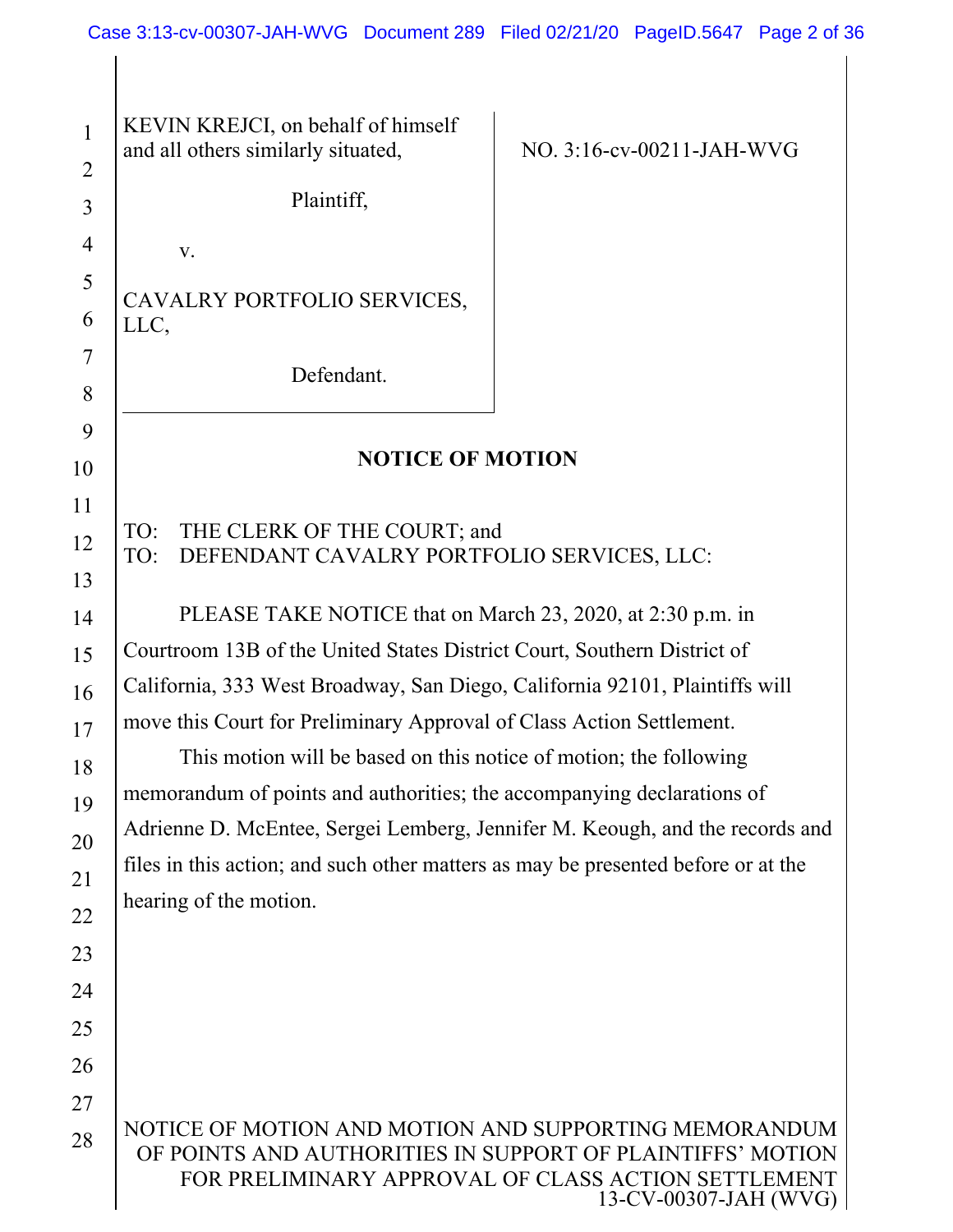| $\mathbf{1}$        |      |                | <b>TABLE OF CONTENTS</b>                                                                                                                            |
|---------------------|------|----------------|-----------------------------------------------------------------------------------------------------------------------------------------------------|
| 2                   |      |                | Page No.                                                                                                                                            |
| 3                   | I.   |                |                                                                                                                                                     |
| $\overline{4}$<br>5 | Π.   |                |                                                                                                                                                     |
| 6                   |      | A.             |                                                                                                                                                     |
| 7                   |      |                |                                                                                                                                                     |
| 8                   |      | <b>B.</b>      |                                                                                                                                                     |
| 9                   |      | $\mathbf{C}$ . | The parties engaged in extensive motions practice3                                                                                                  |
| 10                  |      | D.             |                                                                                                                                                     |
| 11<br>12            | III. |                |                                                                                                                                                     |
| 13                  |      | A.             |                                                                                                                                                     |
| 14                  |      | <b>B.</b>      |                                                                                                                                                     |
| 15                  |      |                | 1.                                                                                                                                                  |
| 16                  |      |                | 2.                                                                                                                                                  |
| 17<br>18            |      |                |                                                                                                                                                     |
| 19                  |      |                | 3.<br>Settlement Class Members with Open Accounts must                                                                                              |
| 20                  |      |                | 4.                                                                                                                                                  |
| 21                  |      |                | 5.                                                                                                                                                  |
| 22<br>23            |      |                | 6.                                                                                                                                                  |
| 24                  |      |                |                                                                                                                                                     |
| 25                  |      | $\mathbf{C}$ . |                                                                                                                                                     |
| 26                  |      | D.             |                                                                                                                                                     |
| 27                  |      |                | NOTICE OF MOTION AND MOTION AND SUPPORTING MEMORANDUM                                                                                               |
| 28                  |      |                | OF POINTS AND AUTHORITIES IN SUPPORT OF PLAINTIFFS' MOTION<br>FOR PRELIMINARY APPROVAL OF CLASS ACTION SETTLEMENT<br>13-CV-00307-JAH (WVG)<br>$-1-$ |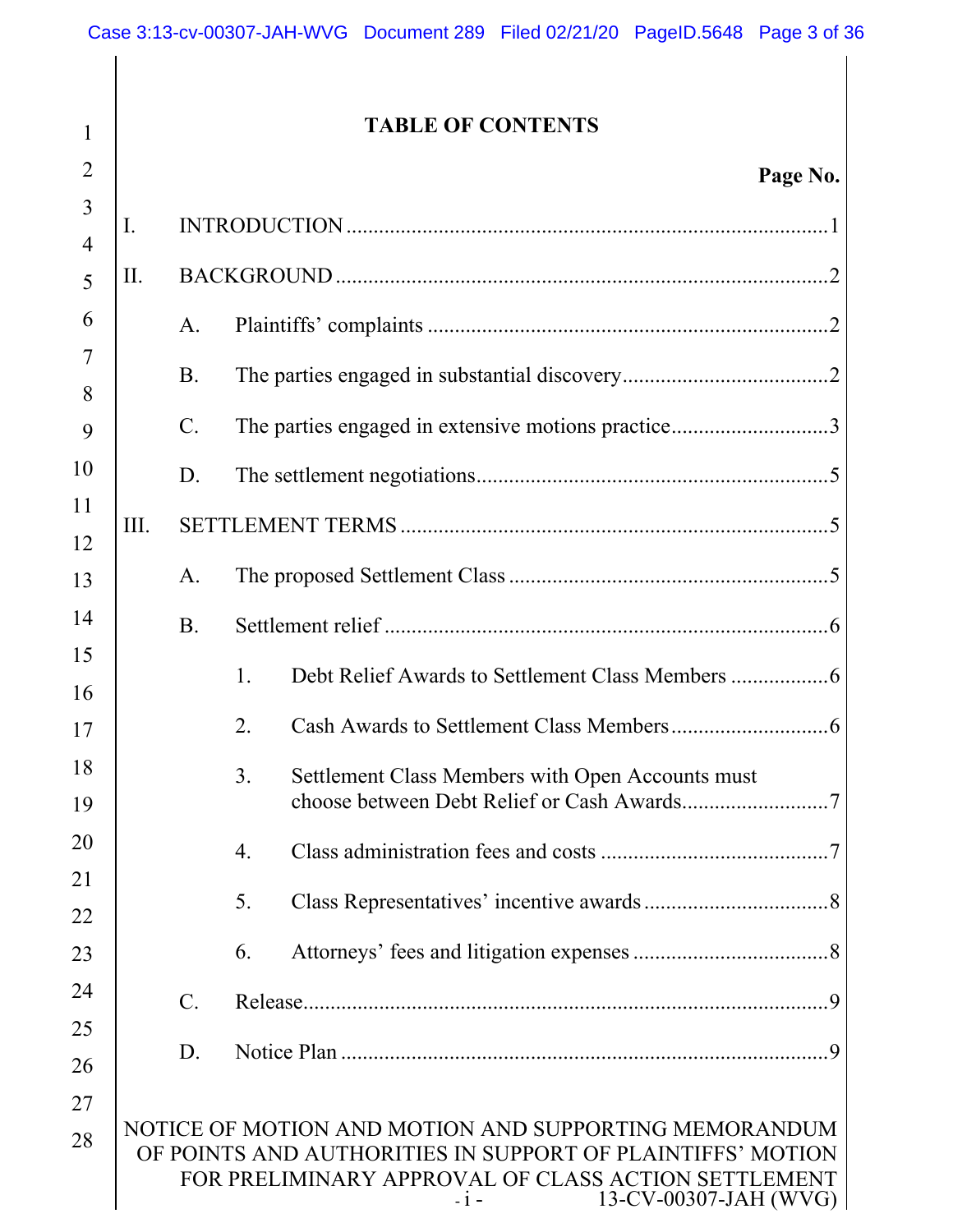| 1              | IV. |             |                                                                                                                                                                                                                |
|----------------|-----|-------------|----------------------------------------------------------------------------------------------------------------------------------------------------------------------------------------------------------------|
| $\overline{2}$ |     | A.          |                                                                                                                                                                                                                |
| 3              |     | <b>B.</b>   | The Settlement Class should be preliminarily certified10                                                                                                                                                       |
| 4<br>5         |     |             | 1.<br>The Settlement Class satisfies the requirements of                                                                                                                                                       |
| 6              |     |             |                                                                                                                                                                                                                |
| 7              |     |             | 2.                                                                                                                                                                                                             |
| 8              |     | $C_{\cdot}$ | The proposed Settlement should be preliminarily approved 13                                                                                                                                                    |
| 9<br>10        |     |             | 1.<br>Arm's-length, non-collusive negotiations let to the                                                                                                                                                      |
| 11             |     |             | 2.<br>The relief provided is adequate considering the strength                                                                                                                                                 |
| 12             |     |             | of Plaintiffs' case, the risk of maintaining a class action                                                                                                                                                    |
| 13<br>14       |     |             | through trial, and the risk, cost, and delay of trial and                                                                                                                                                      |
| 15             |     |             | 3.<br>Counsel are well informed of the strengths and<br>weaknesses of the claims and defenses and support                                                                                                      |
| 16             |     |             | .19                                                                                                                                                                                                            |
| 17<br>18       |     |             | 4.<br>Awards will be fairly distributed to the Settlement Class 20                                                                                                                                             |
| 19             |     |             | Counsel will request approval of a fair and reasonable<br>5.<br>.21                                                                                                                                            |
| 20<br>21       |     |             | The reaction of Settlement Class Members to the<br>6.                                                                                                                                                          |
| 22             |     |             | .23                                                                                                                                                                                                            |
| 23             |     | D.          | The Notice Plan complies with Rule $23(e)$ and due process 23                                                                                                                                                  |
| 24             |     | Ε.          | .25                                                                                                                                                                                                            |
| 25             | V.  |             |                                                                                                                                                                                                                |
| 26             |     |             |                                                                                                                                                                                                                |
| 27<br>28       |     |             | NOTICE OF MOTION AND MOTION AND SUPPORTING MEMORANDUM<br>OF POINTS AND AUTHORITIES IN SUPPORT OF PLAINTIFFS' MOTION<br>FOR PRELIMINARY APPROVAL OF CLASS ACTION SETTLEMENT<br>13-CV-00307-JAH (WVG)<br>$-11 -$ |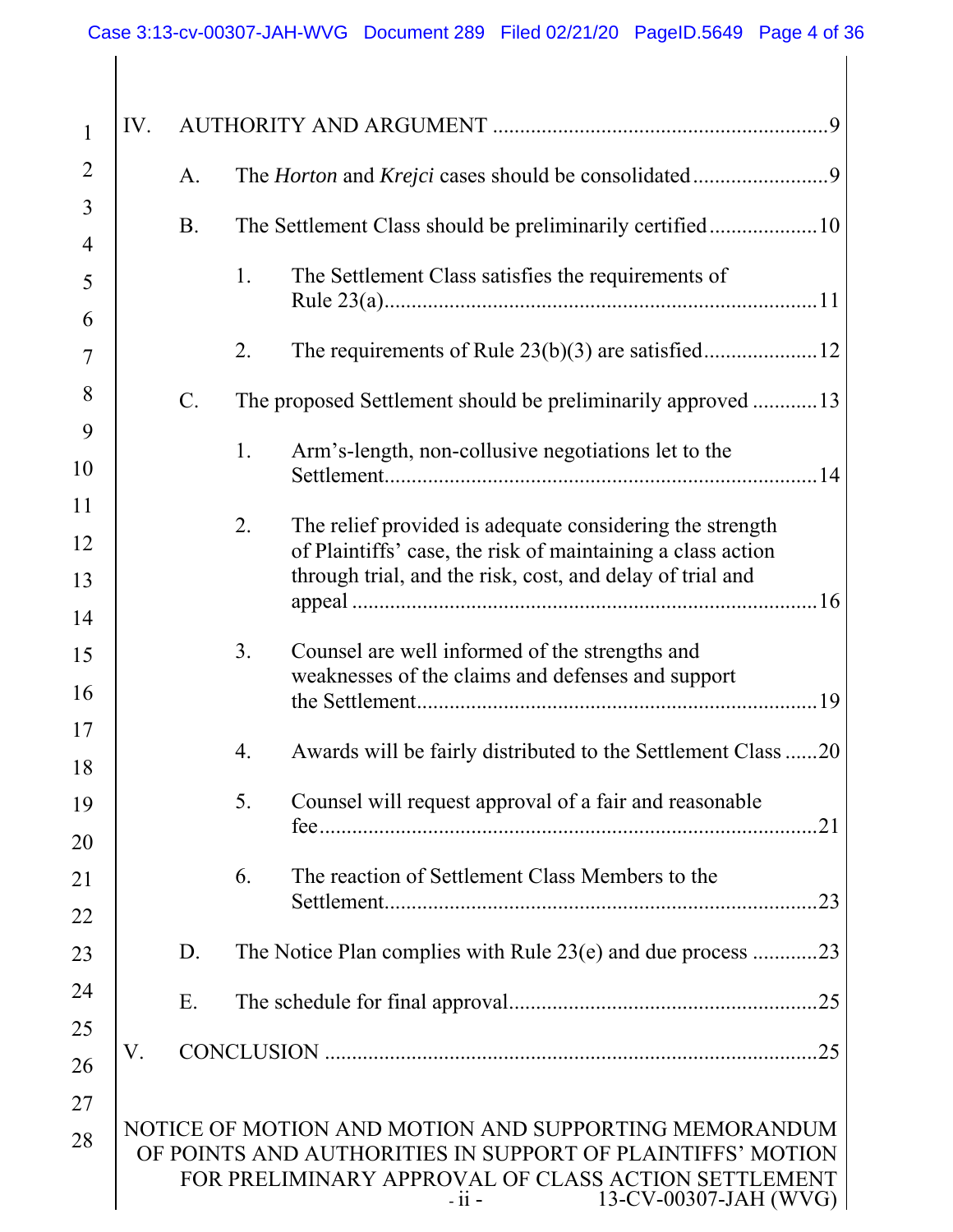| $\mathbf{1}$        | <b>TABLE OF AUTHORITIES</b>                                                                                                                            |
|---------------------|--------------------------------------------------------------------------------------------------------------------------------------------------------|
| $\overline{2}$      | Page No.                                                                                                                                               |
| 3                   |                                                                                                                                                        |
| 4                   | <b>FEDERAL CASES</b>                                                                                                                                   |
| 5                   | Abdeljalil v. Gen. Elec. Capital Corp.,                                                                                                                |
| 6                   |                                                                                                                                                        |
| $\overline{7}$<br>8 | ACA Int'l v. FCC,                                                                                                                                      |
| 9                   | Agne v. Papa John's Int'l, Inc.,                                                                                                                       |
| 10                  |                                                                                                                                                        |
| 11<br>12            | Amchem Prods. v. Windsor,                                                                                                                              |
| 13                  | Bellinghausen v. Tractor Supply Co.,                                                                                                                   |
| 14                  |                                                                                                                                                        |
| 15                  | Blair v. CBE Grp., Inc.,                                                                                                                               |
| 16                  |                                                                                                                                                        |
| 17<br>18            | Bottoni v. Sallie Mae, Inc.,<br>No. C 10-03602 LB, 2013 WL 12312794 (N.D. Cal. Nov. 21, 2013)22                                                        |
| 19                  | Brumley v. Camin Cargo Control, Inc.,                                                                                                                  |
| 20                  | No. CIV.A. 08-1798 JLL, 2012 WL 1019337 (D.N.J. Mar. 26, 2012) 10                                                                                      |
| 21                  | Burton v. Am. Cyanamid,                                                                                                                                |
| 22                  | No. 07-CV-0303, 2014 WL 5818396 (E.D. Wis. Nov. 10, 2014) 10                                                                                           |
| 23                  | Celano v. Marriott Int'l Inc.,                                                                                                                         |
| 24                  |                                                                                                                                                        |
| 25                  | Cosgrove v. Citizens Auto. Fin., Inc.,                                                                                                                 |
| 26                  |                                                                                                                                                        |
| 27                  | NOTICE OF MOTION AND MOTION AND SUPPORTING MEMORANDUM                                                                                                  |
| 28                  | OF POINTS AND AUTHORITIES IN SUPPORT OF PLAINTIFFS' MOTION<br>FOR PRELIMINARY APPROVAL OF CLASS ACTION SETTLEMENT<br>13-CV-00307-JAH (WVG)<br>$-111 -$ |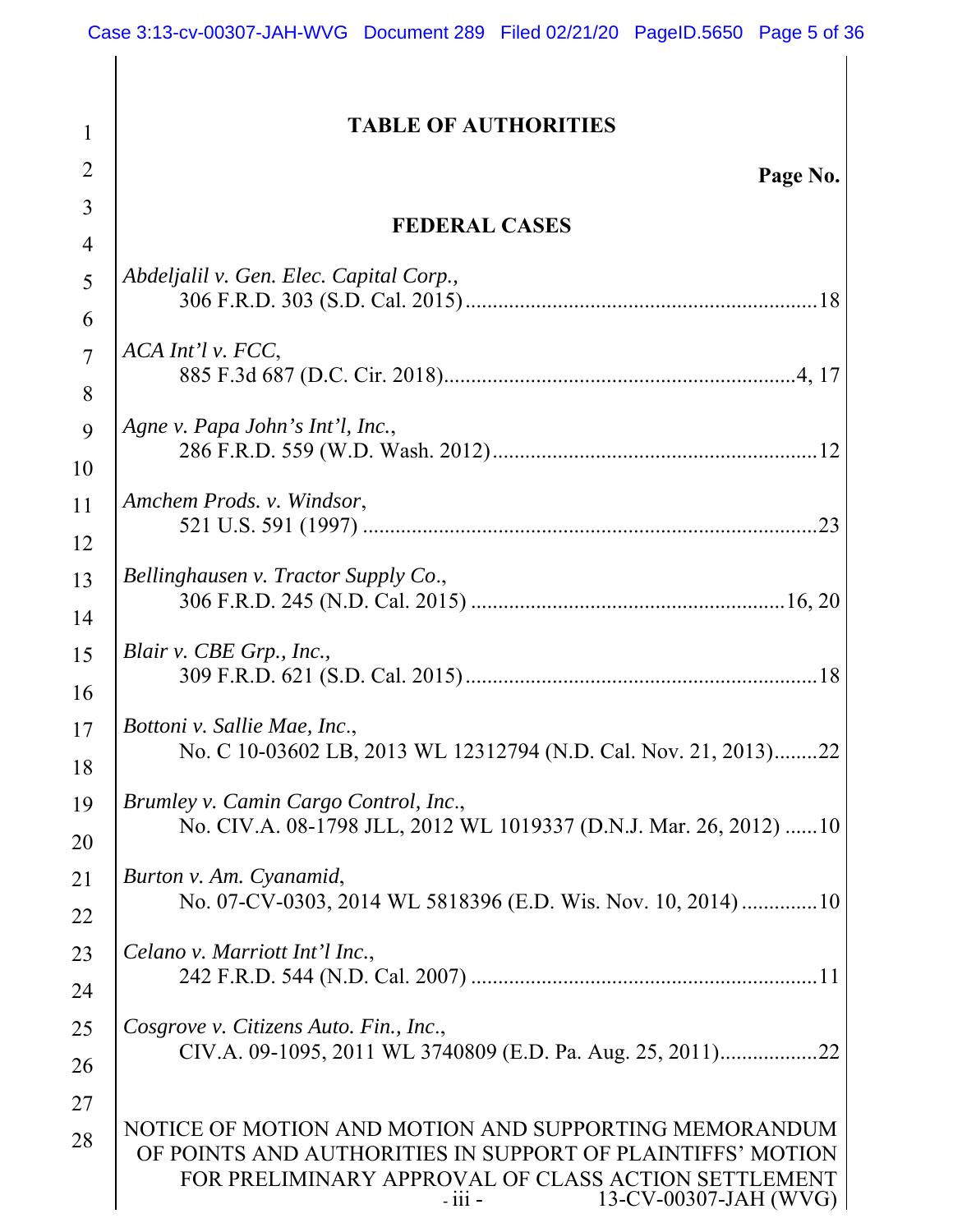| $\mathbf{1}$        | Cullen v. Whitman Med. Corp.,                                                                                                                                                                                  |
|---------------------|----------------------------------------------------------------------------------------------------------------------------------------------------------------------------------------------------------------|
| $\overline{2}$      |                                                                                                                                                                                                                |
| $\overline{3}$      | Gadelhak v. AT&T Servs., Inc.,<br>No. 19-1738, 2020 WL 808270 (7th Cir. Feb. 19, 2020)17                                                                                                                       |
| 4<br>5              | Glasser v. Hilton Grand Vacations Co., LLC,                                                                                                                                                                    |
| 6                   |                                                                                                                                                                                                                |
| $\overline{7}$<br>8 | Hanlon v. Chrysler Corp.,                                                                                                                                                                                      |
|                     |                                                                                                                                                                                                                |
| 9<br>10             | Harris v. Vector Mktg. Corp.,<br>No. C-08-5198 EMC, 2011 WL 1627973 (N.D. Cal. Apr. 29, 2011) 15                                                                                                               |
| 11                  | Hutchens v. Alameda Cty. Soc. Servs. Agency,                                                                                                                                                                   |
| 12                  | No. C 06-06870 SBA, 2008 WL 927899 (N.D. Cal. Apr. 4, 2008)10                                                                                                                                                  |
| 13                  | In re Bluetooth Headset Prods. Liab. Litig.,                                                                                                                                                                   |
| 14                  |                                                                                                                                                                                                                |
| 15                  | In re Hyundai and Kia Fuel Econ. Litig.,                                                                                                                                                                       |
| 16                  |                                                                                                                                                                                                                |
| 17                  | In re Mego Fin. Corp. Sec. Litig.,                                                                                                                                                                             |
| 18                  |                                                                                                                                                                                                                |
| 19                  | In re Mercury Interactive Corp. Sec. Litig.,                                                                                                                                                                   |
| 20                  |                                                                                                                                                                                                                |
| 21                  | In re Nat'l Collegiate Athletic Ass'n,                                                                                                                                                                         |
| 22                  | No. 4:14-md-2541-CW, 2017 WL 6040065 (N.D. Cal.<br>21                                                                                                                                                          |
| 23                  |                                                                                                                                                                                                                |
| 24                  | In re Online DVD-Rental Antitrust Litig.,                                                                                                                                                                      |
| 25                  |                                                                                                                                                                                                                |
| 26                  | Kelen v. World Fin. Network Nat'l Bank,                                                                                                                                                                        |
| 27                  |                                                                                                                                                                                                                |
| 28                  | NOTICE OF MOTION AND MOTION AND SUPPORTING MEMORANDUM<br>OF POINTS AND AUTHORITIES IN SUPPORT OF PLAINTIFFS' MOTION<br>FOR PRELIMINARY APPROVAL OF CLASS ACTION SETTLEMENT<br>13-CV-00307-JAH (WVG)<br>$-iv -$ |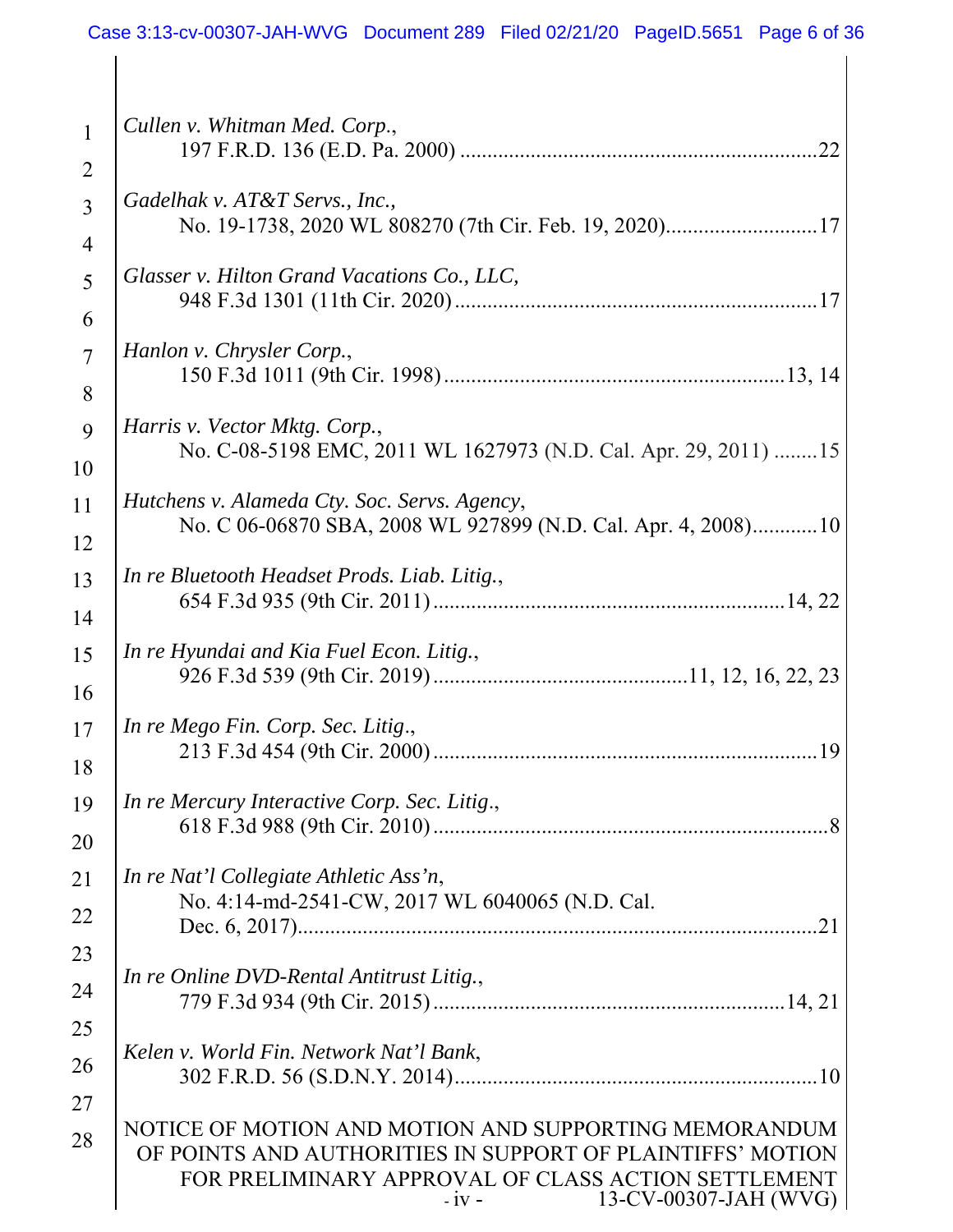| $\mathbf{1}$   | Knight v. Red Door Salons, Inc.,                                                                                    |
|----------------|---------------------------------------------------------------------------------------------------------------------|
| $\overline{2}$ | No. 08-01520 SC, 2009 WL 248367 (N.D. Cal. Feb. 2, 2009)16                                                          |
| $\overline{3}$ | Local Joint Exec. Bd. of Culinary/ Bartender Trust Fund v. Las                                                      |
| 4              | Vegas Sands, Inc.,                                                                                                  |
| 5              |                                                                                                                     |
| 6              | Nat'l Rural Telecommc'ns Coop. v. DIRECTV, Inc.,                                                                    |
| 7              |                                                                                                                     |
| 8              | Pelletz v. Weyerhaeuser Co.,                                                                                        |
| 9              |                                                                                                                     |
| 10             | Rinky Dink, Inc. v. World Business Lenders,                                                                         |
| 11             | Case No. C14-0268-JCC, 2016 WL 3087073 (W.D. Wash.                                                                  |
| 12             | .19                                                                                                                 |
| 13             | <i>Rodriguez v. W. Publishing,</i>                                                                                  |
| 14             |                                                                                                                     |
| 15             | Ruch v. AM Retail Group, Inc.,                                                                                      |
| 16             | No. 14-cv-05352-MEJ, 2016 WL 1161453 (N.D. Cal.                                                                     |
| 17             |                                                                                                                     |
| 18             | Smith v. CRST Van Expedited, Inc.,                                                                                  |
| 19             | 10-CV-1116-IEG WMC, 2013 WL 163293 (S.D. Cal. Jan. 14, 2013)22                                                      |
|                | Staton v. Boeing Co.,                                                                                               |
| 20             |                                                                                                                     |
| 21             | Tyson Foods, Inc. v. Bouaphakeo,                                                                                    |
| 22             |                                                                                                                     |
| 23             | Van Patten v. Vertical Fitness Grp., LLC,                                                                           |
| 24             |                                                                                                                     |
| 25             | Wal-Mart Stores, Inc. v. Dukes,                                                                                     |
| 26             |                                                                                                                     |
| 27             |                                                                                                                     |
| 28             | NOTICE OF MOTION AND MOTION AND SUPPORTING MEMORANDUM<br>OF POINTS AND AUTHORITIES IN SUPPORT OF PLAINTIFFS' MOTION |
|                | FOR PRELIMINARY APPROVAL OF CLASS ACTION SETTLEMENT<br>13-CV-00307-JAH (WVG)                                        |
|                | $-V -$                                                                                                              |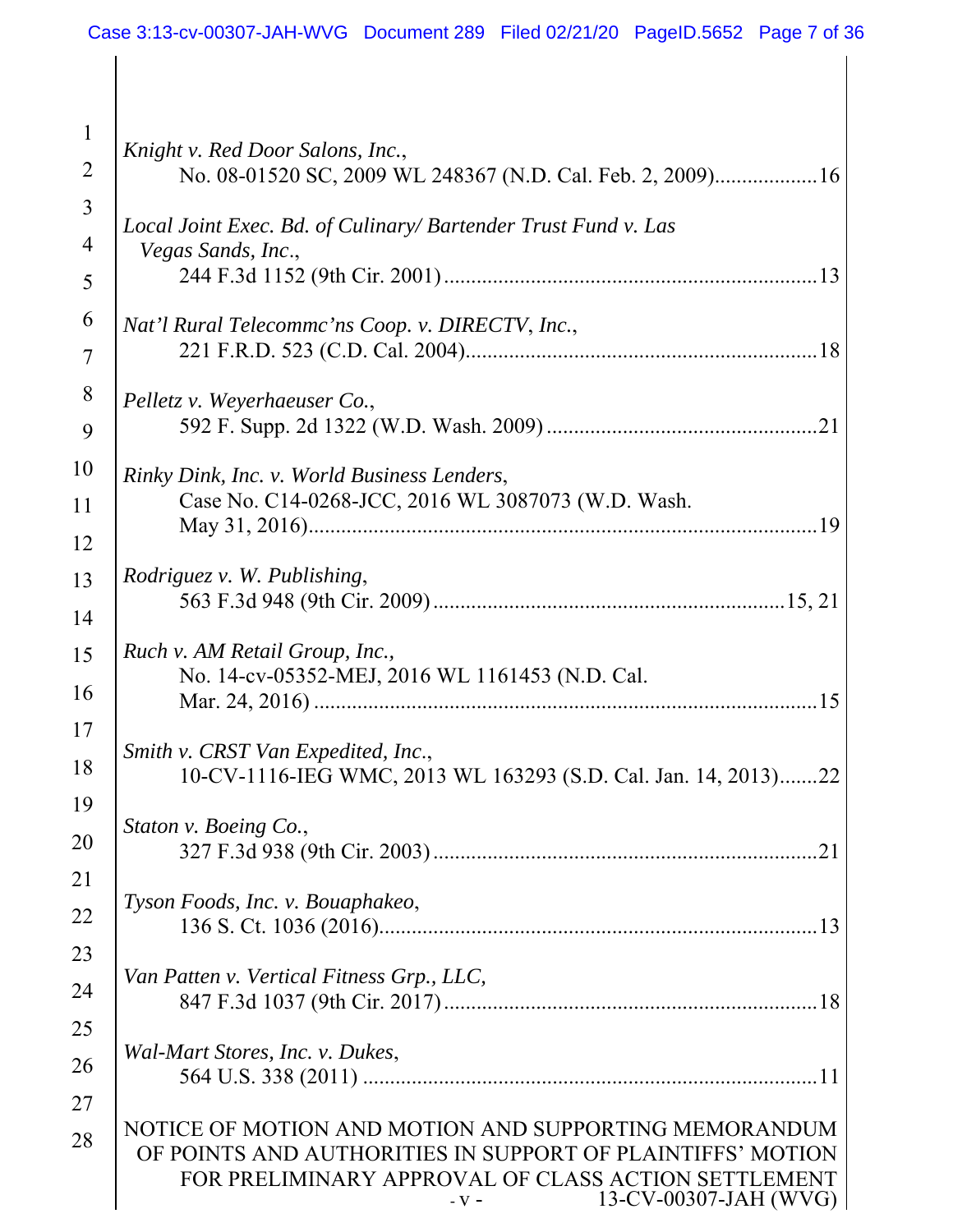|                                | Case 3:13-cv-00307-JAH-WVG Document 289 Filed 02/21/20 PageID.5653 Page 8 of 36                                                                                                                                |
|--------------------------------|----------------------------------------------------------------------------------------------------------------------------------------------------------------------------------------------------------------|
|                                |                                                                                                                                                                                                                |
| $\mathbf{1}$<br>$\overline{2}$ | Whitaker v. Bennett Law, PLLC,                                                                                                                                                                                 |
| 3<br>$\overline{4}$            | Wolin v. Jaguar Land Rover N. Am., LLC,                                                                                                                                                                        |
| 5                              |                                                                                                                                                                                                                |
| 6                              | <b>FEDERAL RULES</b>                                                                                                                                                                                           |
| $\overline{7}$<br>8            |                                                                                                                                                                                                                |
| 9                              |                                                                                                                                                                                                                |
| 10                             |                                                                                                                                                                                                                |
| 11<br>12                       |                                                                                                                                                                                                                |
| 13                             |                                                                                                                                                                                                                |
| 14                             |                                                                                                                                                                                                                |
| 15<br>16                       |                                                                                                                                                                                                                |
| 17                             | <b>OTHER AUTHORITIES</b>                                                                                                                                                                                       |
| 18                             |                                                                                                                                                                                                                |
| 19                             | Fed. R. Civ. P. 23(e)(2) advisory committee's note to 2018 amendment 15                                                                                                                                        |
| 20                             | In the Matter of Rules & Regulations Implementing the Tel. Consumer<br>Prot. Act of 1991,                                                                                                                      |
| 21<br>22                       |                                                                                                                                                                                                                |
| 23                             |                                                                                                                                                                                                                |
| 24                             |                                                                                                                                                                                                                |
| 25                             |                                                                                                                                                                                                                |
| 26                             |                                                                                                                                                                                                                |
| 27                             |                                                                                                                                                                                                                |
| 28                             | NOTICE OF MOTION AND MOTION AND SUPPORTING MEMORANDUM<br>OF POINTS AND AUTHORITIES IN SUPPORT OF PLAINTIFFS' MOTION<br>FOR PRELIMINARY APPROVAL OF CLASS ACTION SETTLEMENT<br>13-CV-00307-JAH (WVG)<br>$-vi -$ |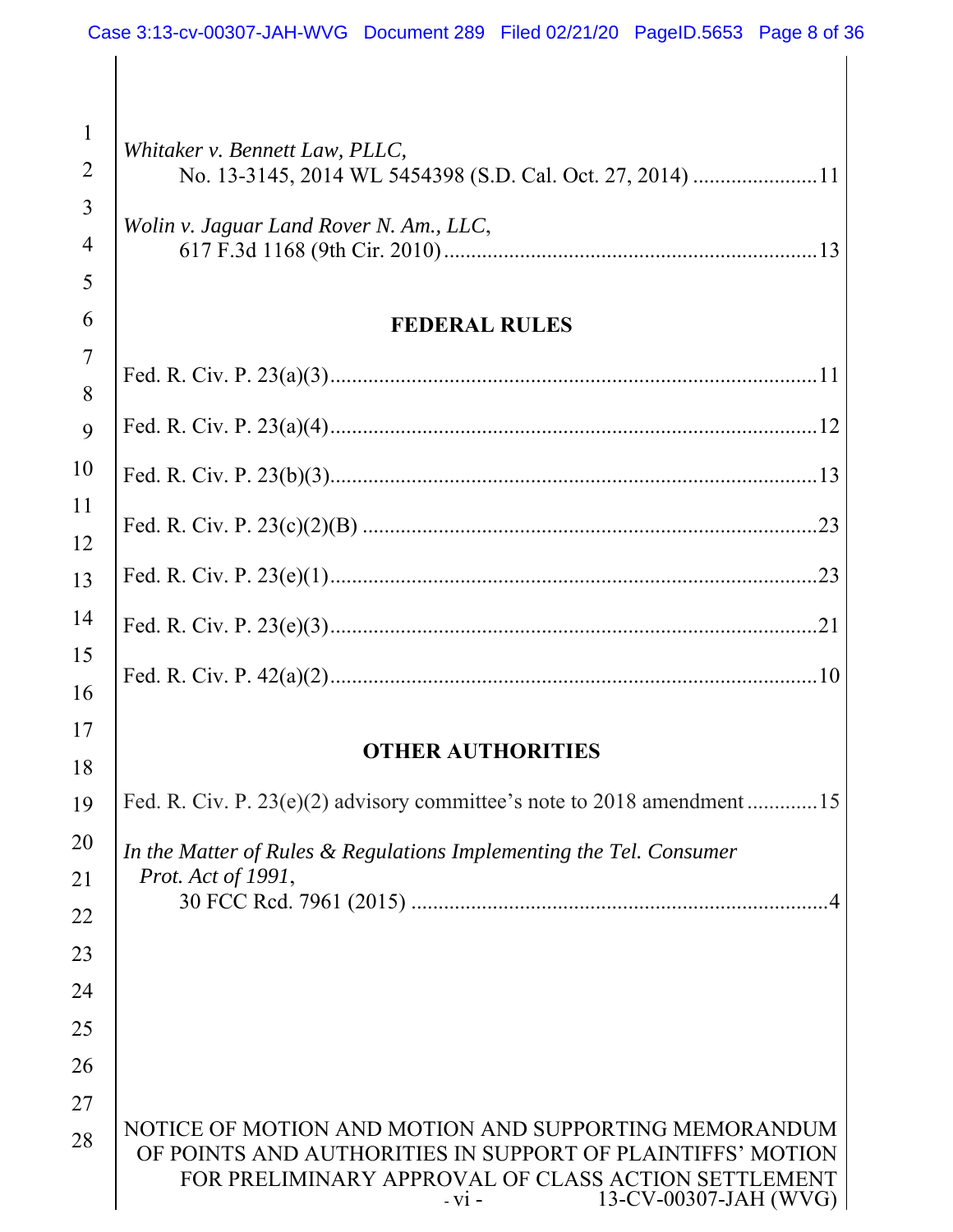# 2

3

4

5

6

7

16

17

18

19

20

21

22

23

1

#### **I. INTRODUCTION**

Plaintiffs Cory Horton and Kevin Krejci have reached a Settlement with Defendant Cavalry Portfolio Services, LLC (collectively "Cavalry") in this class action brought under the Telephone Consumer Protection Act. Cavalry has agreed provide Settlement Class Members with more than \$24 million in settlement benefits, comprised of a Debt Relief Fund of up to \$18,000,000 and a nonreversionary Cash Fund of \$6,150,000.

8 9 10 11 12 13 14 15 Settlement Class Members with Open Accounts who submit valid claims for debt relief will receive their *pro rata* share of \$18,000,000 in debt relief, up to \$599 each. Settlement Class Members with Closed and Open Accounts who submit valid claims for cash will receive cash awards from the Cash Fund on a *pro rata* basis after payment of administrative costs, incentive awards, attorneys' fees, and litigation costs approved by the Court. Whether his or her account is Open or Closed, each Settlement Class Member is entitled to file one claim. The relief each claimant receives depends upon the number of valid claims submitted.

Plaintiffs will each request an incentive award of \$10,000. Counsel will request an award of attorneys' fees of \$2,000,000, and reimbursement of up to \$100,000 in litigation costs. Class Administrator JND Legal Administration ("JND") has estimated it can administer the Settlement for \$733,843. Counsel estimate that debt relief awards may be over \$500<sup>1</sup> and cash awards may be \$30.<sup>2</sup>

<sup>&</sup>lt;sup>1</sup> Counsel calculated these estimates based on the assumption that 5% of Settlement Class Members with Open Accounts will file claims for debt relief  $(674,760 \text{ Open Accounts x } 5\% = 33,738. \text{ $18,000,000} / 33,738 = $533).$ 

<sup>24</sup>  25 <sup>2</sup> Counsel assumes that 10% of Settlement Class Members—1,035,232 x 10% = 103,523—whether Open or Closed Accounts, will submit claims for cash. The estimated cash award is calculated as follows: (\$6,150,000 Cash Fund -

<sup>26</sup>  27 \$2,000,000 Proposed Fees - \$100,000 Total Possible Costs - \$20,000 Proposed Incentive Awards - \$733,843 Estimated Administration = \$3,296,157 Net Fund. The \$3,296,157 Net Fund / 103,523 Claims = \$31.84).

NOTICE OF MOTION AND MOTION AND SUPPORTING MEMORANDUM OF POINTS AND AUTHORITIES IN SUPPORT OF PLAINTIFFS' MOTION FOR PRELIMINARY APPROVAL OF CLASS ACTION SETTLEMENT<br>- 1 - 13-CV-00307-JAH (WVG) 13-CV-00307-JAH (WVG) | 28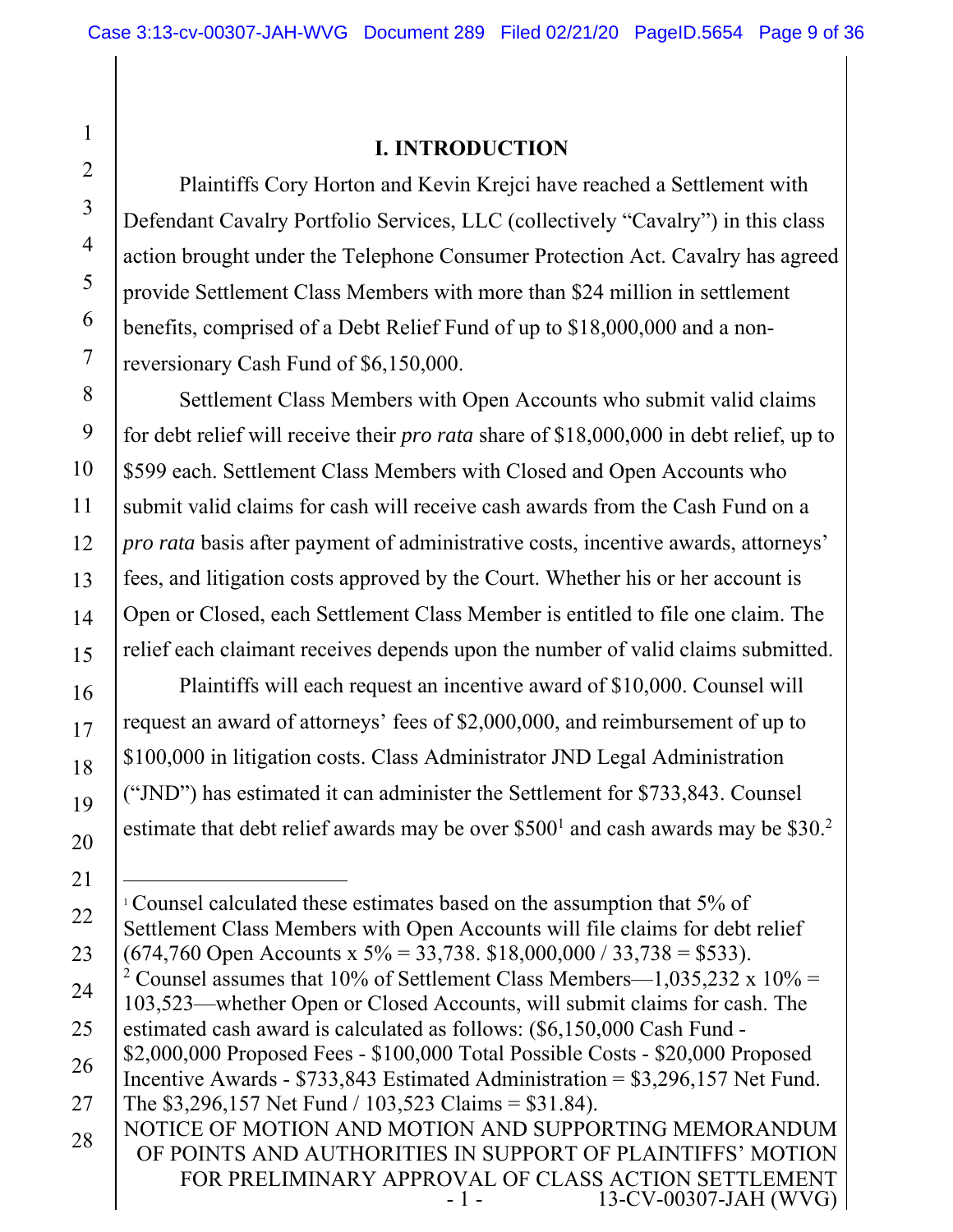1 2 However, these numbers could change, as the amount each claimant will receive depends upon the number and type (debt relief or cash) of claims submitted.

3 4 5 6 7 8 9 10 The Settlement is an excellent result for the Settlement Class and is fair, adequate, and reasonable. Plaintiffs respectfully request that the Court: (1) consolidate the *Horton* and *Krejci* cases; (2) provisionally certify the Settlement Class; (3) grant preliminary approval of the Settlement; (4) appoint Terrell Marshall Law Group PLLC and Lemberg Law, LLC as Class Counsel; (5) appoint Cory Horton and Kevin Krejci as Class Representatives; (6) approve the proposed notice plan; (7) appoint JND Legal Administration to serve as the Class Administrator; and (8) schedule the final fairness hearing and related dates.

#### **II. BACKGROUND**

12

11

13

14

15

16

17

18

19

20

22

23

24

25

26

27

28

# **A. Plaintiffs' complaints.**

Plaintiff Cory Horton filed a class action complaint on February 7, 2013 alleging that Cavalry is liable under the TCPA for calls it made to his cell phone, and those of putative class members, using an automatic telephone dialing system ("ATDS") and a prerecorded voice, in violation of 47 U.S.C.  $\S 227(b)(1)(A)$ . Three years later, on January 27, 2016, Plaintiff Kevin Krejci brought a second class action against Cavalry. Like Mr. Horton, Mr. Krejci alleges that Cavalry called his cell phone using an ATDS. Together, they assert Cavalry called their cell phones without their prior express consent while attempting to collect debts.

21

# **B. The parties engaged in substantial discovery.**

NOTICE OF MOTION AND MOTION AND SUPPORTING MEMORANDUM OF POINTS AND AUTHORITIES IN SUPPORT OF PLAINTIFFS' MOTION FOR PRELIMINARY APPROVAL OF CLASS ACTION SETTLEMENT<br>2 - 13-CV-00307-JAH (WVG) 13-CV-00307-JAH (WVG) The parties engaged in substantial discovery during the litigation. Declaration of Sergei Lemberg in Support of Motion Preliminary Approval ("Lemberg Decl.") ¶ 12. They served written discovery requests and reviewed thousands of pages of documents, including the manuals for Cavalry's dialing systems, account records for Mr. Horton, account records for putative class members, agreements between Cavalry and third parties, and data regarding the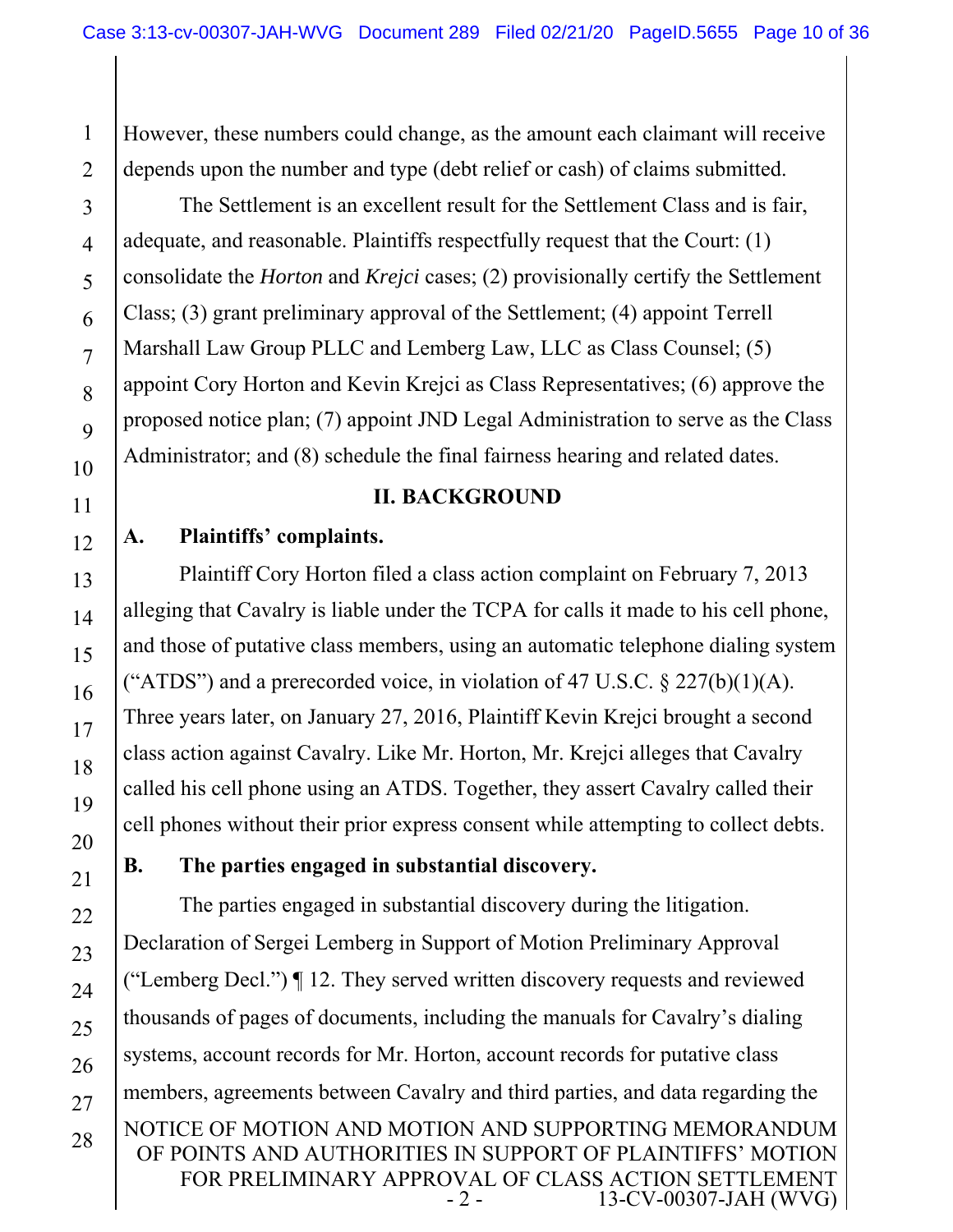1 2 3 4 class. *Id*. Plaintiffs took three depositions of Cavalry's corporate representatives. *Id*. Plaintiff Horton was also deposed, and responded to interrogatories, requests for production, and requests for admission. Declaration of Adrienne D. McEntee in Support of Motion for Preliminary Approval ("McEntee Decl.") ¶ 9.

5 6 7 8 The parties also engaged in expert discovery. Lemberg Decl. ¶ 12. Plaintiffs retained Randall Snyder, who analyzed manuals Cavalry produced regarding the Aspect Ensemble Pro and Avaya Proactive Contact 5.0 systems Cavalry used to make calls and opined they are ATDSs. McEntee Decl. ¶ 10. Cavalry retained Kenneth Sponsler, who reached the opposite conclusion. *Id.* Both experts were deposed. Lemberg Dec. ¶ 12.

Plaintiffs also retained a second expert, Anya Verkhovskaya, who analyzed calling data Cavalry produced in order to determine the number of calls Cavalry made to unique telephone numbers, and what percentage of those numbers were mobile telephone numbers. McEntee Decl. ¶ 10. Ms. Verkhovskaya was also deposed. *Id*. Through confirmatory discovery, Plaintiffs determined that Cavalry called 1,157,483 cell phones associated with 1,035,232 affected accounts between February 8, 2009 and January 26, 2016. McEntee Decl. ¶¶ 14-15.

To describe the discovery process as contentious is an understatement. The docket is replete with the parties' formal motions and other requests for court intervention. *See, e.g.,* Dkt. 45, 52, 53, 60, 61, 62, 64, 72, 73, 77.

### **C. The parties engaged in extensive motions practice.**

In addition to the extensive discovery and discovery motions, the parties engaged in extensive substantive motion practice. Lemberg Decl. ¶ 13. On October 9, 2014, Plaintiff Horton moved for class certification. Dkt. 90. On the same day, Cavalry moved for summary judgment, where it argued that it did not use an ATDS. Dkt. 87. Accompanying both motions, which have been fully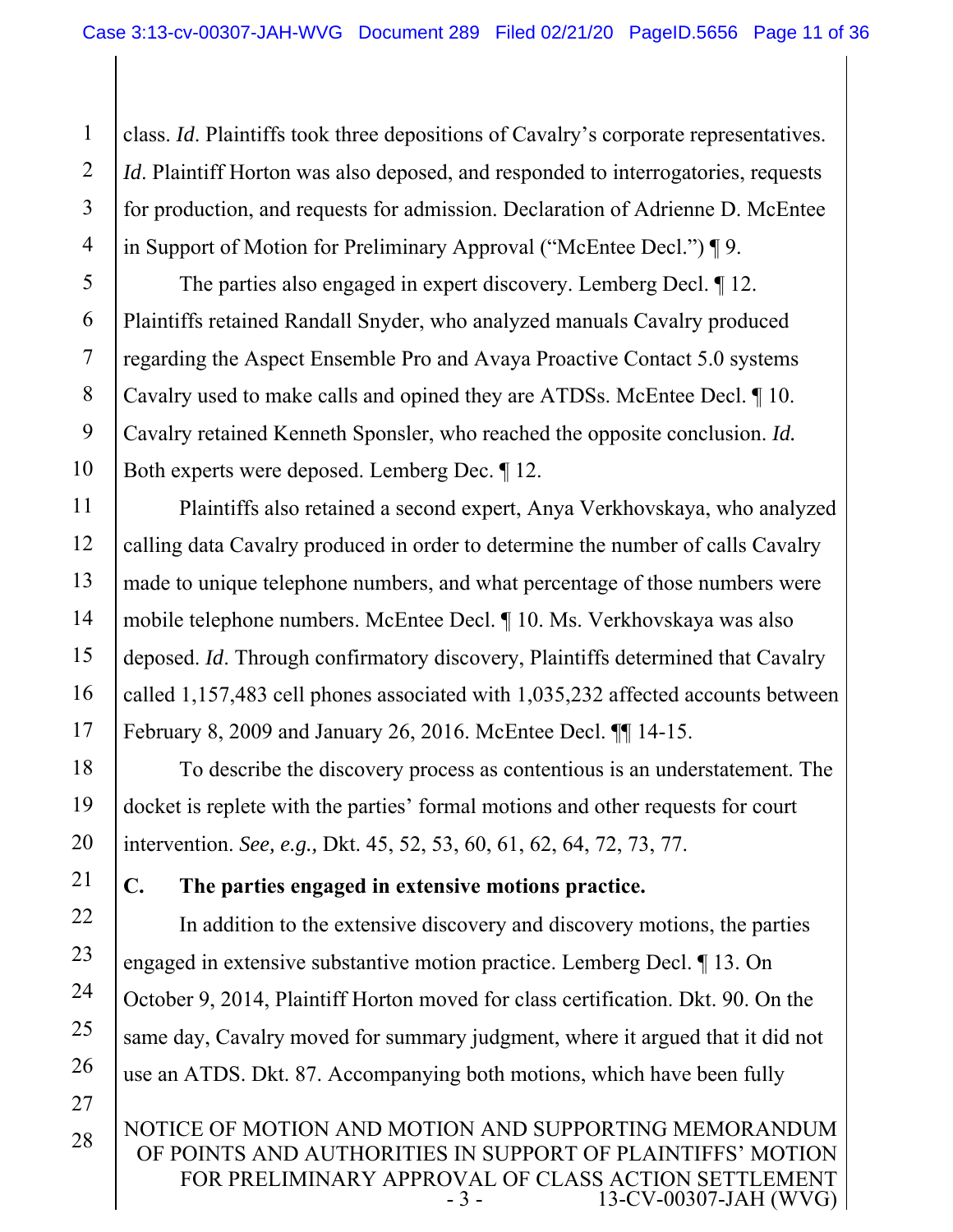1 2 3 briefed, are motions by each party to strike the other's experts. Dkt. 95, 96. The Court did not issue rulings on these motions and ultimately removed the class certification motion from the Court's calendar. Dkt. 158.

4 5 6 7 8 9 10 11 12 13 14 15 While Cavalry's summary judgment motion was pending, the FCC released an order addressing several petitions for clarification, including what type of equipment qualifies as an autodialer. *See In the Matter of Rules & Regulations Implementing the Tel. Consumer Prot. Act of 1991* (2015 Order), 30 FCC Rcd. 7961 (2015). There, the FCC declared that the term "capacity" as used in the definition of an ATDS was not limited to the present ability of the equipment at issue but could also encompass its future functionality. *Id.* at 7974. ACA appealed the rulings to the D.C. Circuit, arguing the FCC's treatment of "capacity" was arbitrary, capricious, and an abuse of discretion, and that its determination that predictive dialers are autodialers exceeded the FCC's authority. Dkt. 178 at 5-6. As a result, Cavalry asked the Court to stay proceedings, and the Court granted Cavalry's request on February 5, 2016. Dkt. 202.

16 17 18 19 20 21 Two years later, on March 16, 2018, the D.C. Circuit issued its decision in *ACA Int'l v. FCC*, 885 F.3d 687, 693 (D.C. Cir. 2018). On May 7, 2018, the Court lifted the stay and ordered the parties to file cross motions for summary judgment on whether Cavalry's systems are ATDSs. Dkt. 244. Those motions were fully briefed (Dkt. 245, 248) and on August 8, 2018, the Court took them under submission and entered an order vacating the hearing date. Dkt. 263.

22 23 24 25 26 In addition to the class certification briefing, the cross-motions for summary judgment and the cross-motions to strike experts (Dkt. 95, 96, 130, 133, 136, 139, 142, 149, 155), Mr. Horton successfully defended and won summary judgment on Cavalry's debt collection counterclaim (Dkt. 86, 103, 122, 164).

NOTICE OF MOTION AND MOTION AND SUPPORTING MEMORANDUM OF POINTS AND AUTHORITIES IN SUPPORT OF PLAINTIFFS' MOTION FOR PRELIMINARY APPROVAL OF CLASS ACTION SETTLEMENT<br>4 - 13-CV-00307-JAH (WVG) 13-CV-00307-JAH (WVG) 28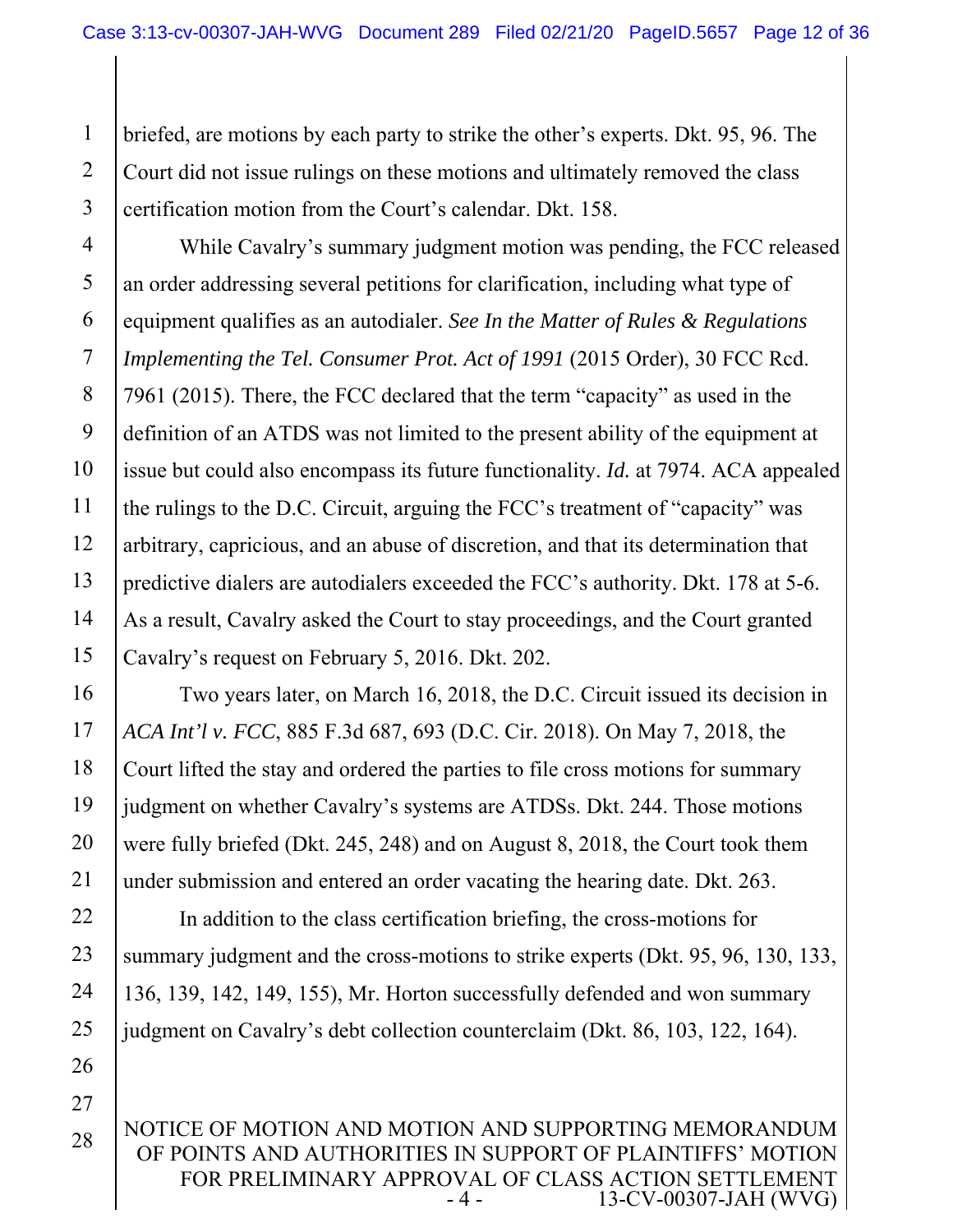# 1

17

18

19

20

21

22

23

24

25

26

27

# **D. The settlement negotiations.**

2 3 4 5 6 7 8 9 10 11 12 On June 8, 2015, while the first round of dispositive motions was pending, the parties participated in an unsuccessful full day mediation with Hon. Herbert B. Hoffman, Ret. Lemberg Decl. ¶ 14. After the cases had been stayed for a long period of time and the parties had fully briefed cross-motions for partial summary judgment on whether Cavalry's systems are ATDSs, the parties renewed settlement negotiations. Lemberg Decl.  $\P$  17; McEntee Decl.  $\P$  12. They participated in two full day mediations with Hon. Leo S. Papas, Ret., on June 7, 2019, and again on August 27, 2019. *Id*. The parties did not reach settlement during either session, but continued arm's length negotiations with Judge Papas's assistance. *Id.* The parties agreed to material settlement terms in November 2019 and executed the Settlement Agreement on February 20, 2020. *Id*.

13 14 15 16 All settlement negotiations have been non-collusive and at arm's length. McEntee Decl. ¶ 16. The parties have reached a class wide Settlement in this case that Plaintiffs and counsel believe is fair, adequate, reasonable, and in the best interests of the Settlement Class. *Id.; see also* Lemberg Decl. ¶¶ 18-19.

### **III. SETTLEMENT TERMS**

The details of the Settlement are contained in the Settlement Agreement and Release of Claims. *See* McEntee Decl., Exh. 1 ("Agr."). The Settlement's terms are summarized below.

# **A. The proposed Settlement Class.**

The proposed Settlement Class is defined as:

All persons who were called on cell phones by Cavalry between February 8, 2009 and January 26, 2016 ("Settlement Class Period"), using the Aspect Ensemble Pro system, or the Avaya Proactive Contact 5.0 system, while attempting to collect debts on 1,035,232 Open and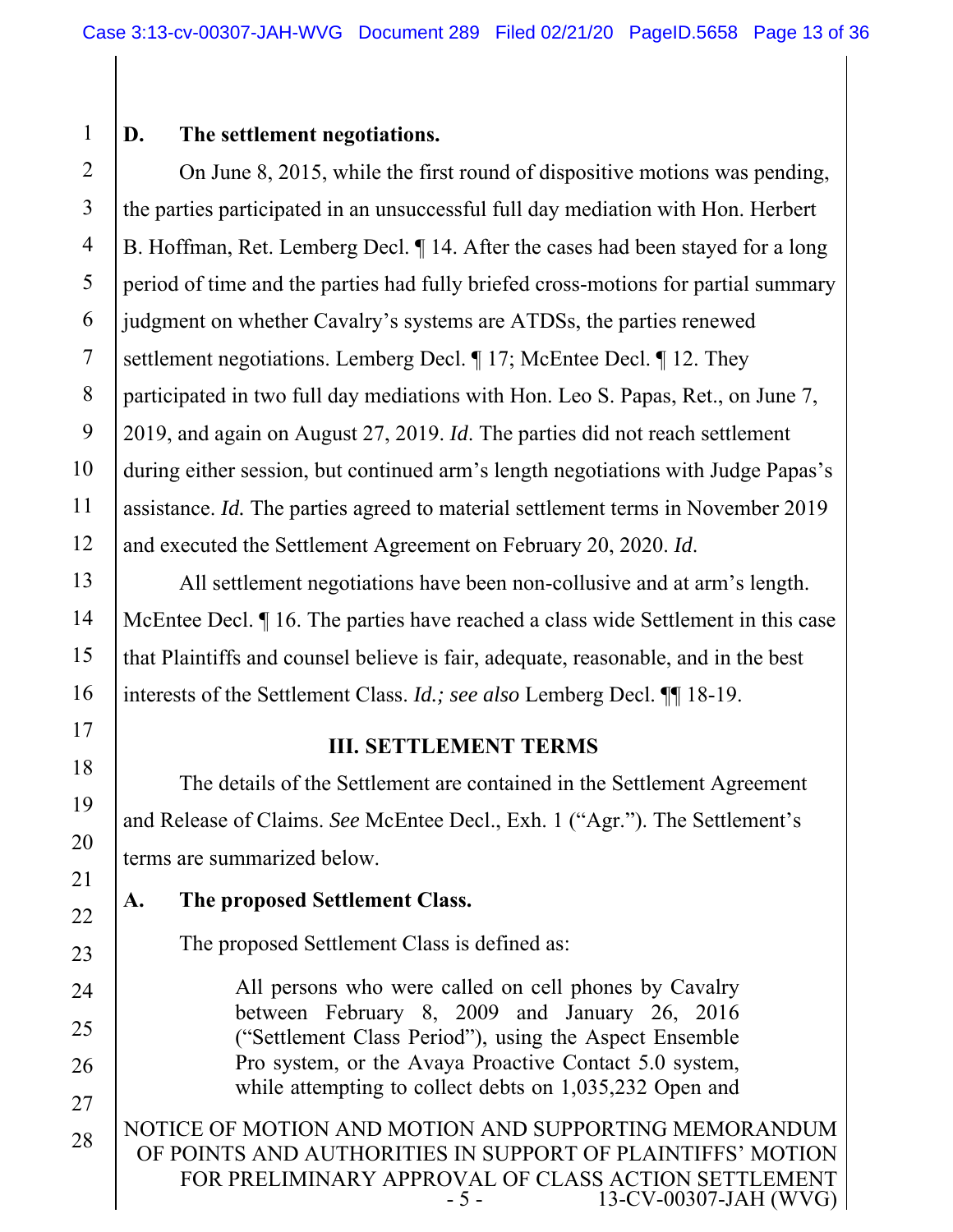Closed Accounts (which will be contained in an electronic file that will be identified in the Settlement Agreement and filed under seal). Excluded from the Settlement Class are (i) individuals who are or were during the Settlement Class Period officers or directors of Cavalry or any of its Affiliates; (ii) any justice, judge or magistrate judge of the United States or any State, their spouses, and persons within the third degree of relationship to either of them, or the spouses of such persons; and (iii) all individuals who file a timely and proper request to be excluded from the Settlement Class.

Agr. § 3.1.

# **B. Settlement relief.**

Cavalry will establish a Debt Relief Fund of up to \$18,000,000 and a Cash Fund in the amount of \$6,150,000. Agr. §§ 2.7, 2.21, 4.1, 4.2.

13

1

2

3

4

5

6

7

8

9

10

11

12

# 1. Debt Relief Awards to Settlement Class Members.

14 15 16 17 18 19 20 Cavalry will provide up to \$18,000,000 in Debt Relief to 674,760 Settlement Class Members with Open Accounts as of January 2, 2020, who submit valid claims for their *pro rata* share of debt relief. Agr. §§ 4.1, 4.3. An Open Account is one with a balance owing, on which Cavalry was accepting payments as of January 2, 2020. *Id*. § 2.32. The amount of each Debt Relief Award will be equal to the Debt Relief Fund divided by the total number of Approved Debt Relief Claims, up to \$599 per approved Claimant. *Id*. §§ 4.1, 4.3.

21

27

28

2. Cash Awards to Settlement Class Members.

22 23 24 25 26 A \$6,150,000 Cash Fund will be available to pay Cash Awards to 674,760 Settlement Class Members with Open Accounts as of January 2, 2020 who choose cash awards over debt relief, and to 360,472 Settlement Class Members with Closed Accounts as of the same date, who submit valid claims for their *pro rata* share of cash. Agr. §§ 4.2.3, 4.3. A Closed Account is an account for which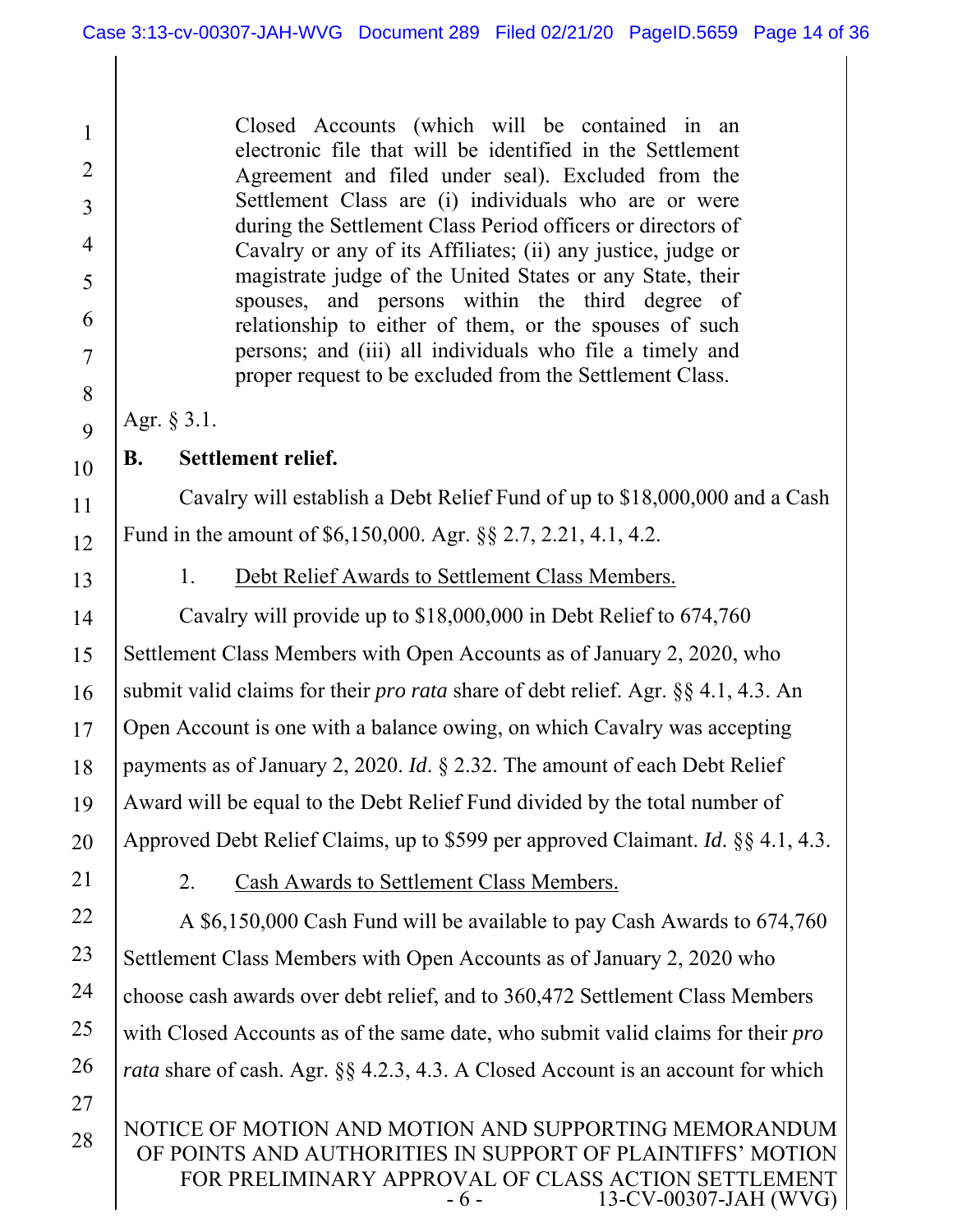1 2 3 4 Cavalry was no longer accepting payment as of January 2, 2020. *Id*. § 2.16. The amount of each Cash Award will be equal to the Cash Fund, divided by the total number of approved cash claims, after deducting for court-approved attorneys' fees, costs, notice and administration costs, and incentive awards. §§ 4.2.3, 4.3.

5 6

7

8

9

10

11

# 3. Settlement Class Members with Open Accounts must choose between Debt Relief or Cash Awards.

Each Settlement Class Member with an Open Account may submit one claim, for his or her *pro rata* share of either a Cash Award, or for a Debt Relief Award, but not for both. Agr. § 4.3. Each Settlement Class Member with a Closed Account may submit one claim for his or her pro rata share of a Cash Award. *Id*. No Settlement Class Member with a Closed Account is eligible for debt relief. *Id*.

12

25

26

27

#### 4. Class administration fees and costs.

13 14 15 16 17 18 19 20 21 22 23 24 The Settlement Agreement provides that any class administration fees and costs will be paid from the Cash Fund. Agr. § 5.2. After soliciting and reviewing bids, counsel propose JND as the Class Administrator, subject to Court approval. JND estimates that it can carry out the Notice Plan for \$733,843. McEntee Decl. ¶ 18. JND will be responsible for disseminating notice by mail, and by email to those Settlement Class Members for whom JND can located email addresses, following up on undelivered notices, establishing and maintaining a Settlement Website, establishing a toll-free number for Settlement Class Member inquiries, sending reminder emails, processing, logging, and reviewing claims, objections, and exclusion requests, administering the Debt Relief and Cash Funds, disbursing the attorneys' fee award, incentive awards, and litigation costs, and distributing Debt Relief and Cash Awards to Settlement Class Members. Agr. §§ 5.1, 6.

If, after payments to cash award Claimants have been made and the deadline for cashing checks has passed, funds remain in the Cash Fund sufficient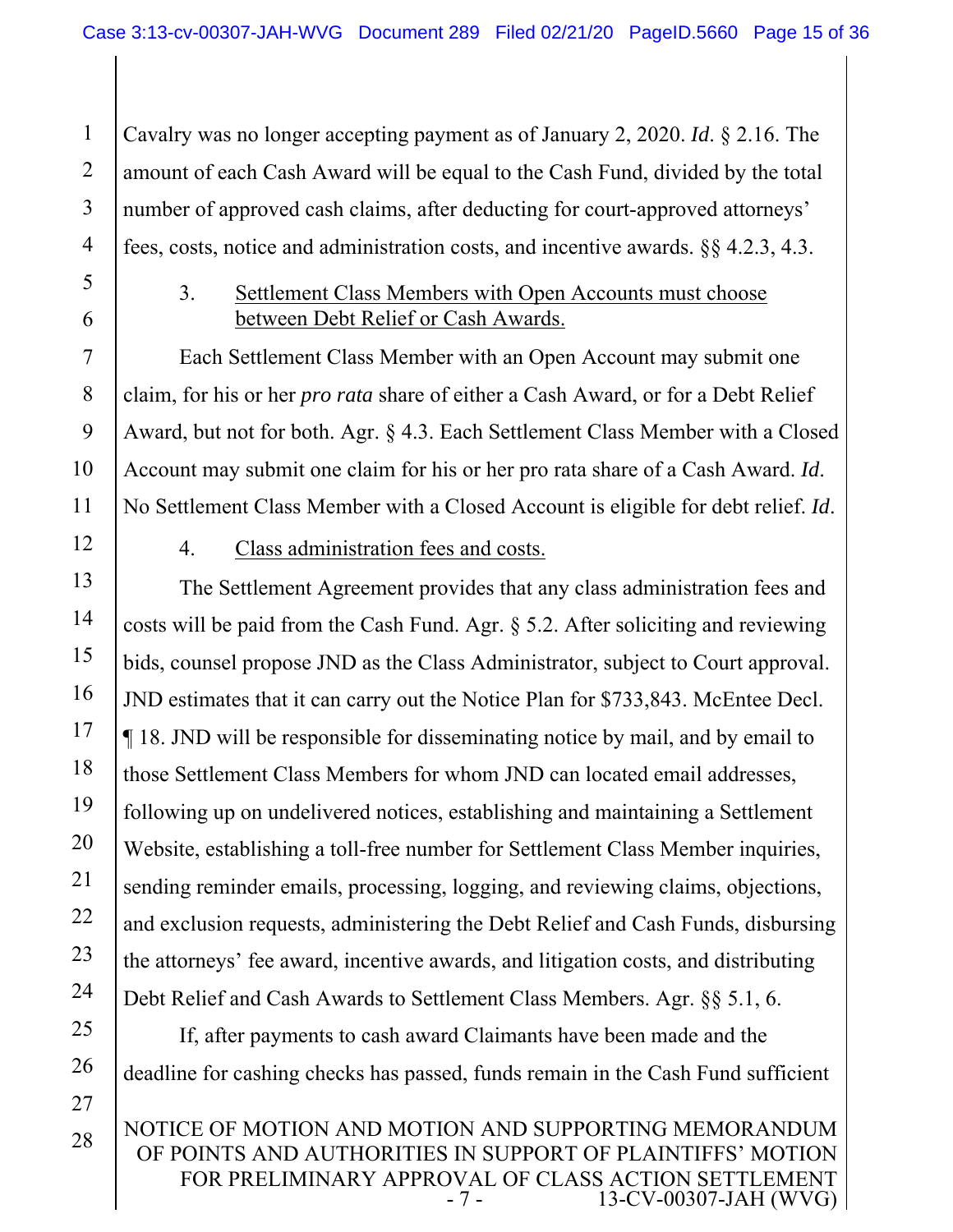1 2 3 4 5 6 7 to make it feasible to make a second payment, a second distribution shall be made. Agr. § 4.2.5. If approved by the Court, any unclaimed funds after the second distribution will be disbursed to The Jump\$tart Coalition for Personal Financial Literacy, a non-profit approved in this district in a TCPA class action. *Id*. § 4.2.5; *see In re Midland Credit Mgmt. Inc., Tel. Consumer Prot. Act Litig*., No. 10CV2261-MMA (MDD), 2018 WL 4927982, at \*3 (S.D. Cal. Oct. 10, 2018) (finding a "substantial nexus to the interests of the class members").

8

9

10

11

12

13

14

15

16

17

18

19

20

21

22

23

24

25

26

27

28

5. Class Representatives' incentive awards.

Class Representatives Horton and Krejci will request incentive awards in the amount of \$10,000 each in recognition of their service to the Settlement Class. Plaintiffs assisted in drafting the complaints and responded to written discovery. In addition, Plaintiff Horton sat for a deposition. Lemberg Decl. ¶ 12.

6. Attorneys' fees and litigation expenses.

NOTICE OF MOTION AND MOTION AND SUPPORTING MEMORANDUM Counsel will request that the Court approve from the Cash Fund an award of attorneys' fees of up to \$2,000,000 and litigation expenses of up to \$100,000. McEntee Decl. ¶ 22. Counsel's current lodestar is well over \$1 million, and counsel have incurred approximately \$88,000 in out-of-pocket costs in prosecuting this action. *Id.*; Lemberg Decl. ¶ 19. Securing approval of the Settlement and making sure it is fairly administered and implemented will require additional time commitments. McEntee Decl. ¶ 23. Counsel will file a motion requesting approval of an attorneys' fee and cost award to compensate and reimburse them for the work already performed in this case and the work remaining to be performed in connection with the settlement. Agr. § 15.1. In accordance with *In re Mercury Interactive Corp. Sec. Litig*., 618 F.3d 988, 994 (9th Cir. 2010), counsel will file their motion 30 days before the deadline for Class Members to object and ensure it is timely posted to the Settlement Website.

OF POINTS AND AUTHORITIES IN SUPPORT OF PLAINTIFFS' MOTION FOR PRELIMINARY APPROVAL OF CLASS ACTION SETTLEMENT<br>8 - 13-CV-00307-JAH (WVG) 13-CV-00307-JAH (WVG)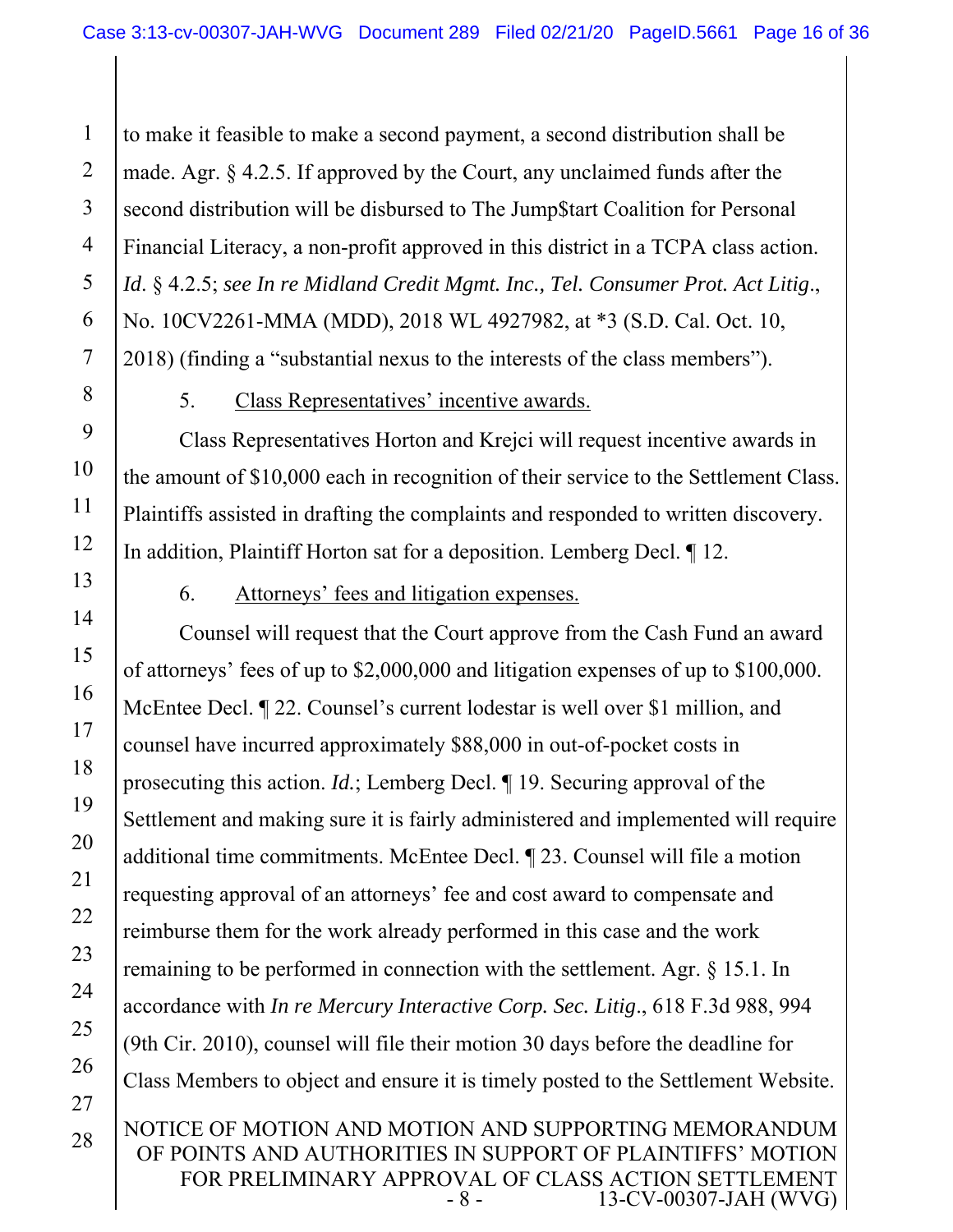1 2 McEntee Decl. ¶ 23. In their motion, counsel will provide the Court with details of their time and out-of-pocket expenses. *Id.* The Settlement is not contingent on the amount of attorneys' fees or costs awarded. Agr. § 15.2.

**C. Release.** 

The release is appropriately tailored to the claims made in the case. In exchange for the benefits provided by the Settlement, Settlement Class Members will release only legal claims that relate to or arise out of Cavalry's alleged use of the Aspect Ensemble Pro system or the Avaya Proactive Contact 5.0 system, from February 8, 2009 to January 26, 2016, to make, place, dial or initiate calls, including claims for violation of the Telephone Consumer Protection Act, 47 U.S.C. § 227, as more fully set forth in Section 10 of the Settlement Agreement.

#### **D. Notice Plan.**

The parties propose a Notice Plan that includes mailed notice to Class Members using addresses from Cavalry's records, as updated by the National Change of Address database. Also, email notice will go to those Settlement Class Members for whom emails addresses are found, followed by a reminder email campaign midway through the notice period. The Notice Plan is described below.

# **IV. AUTHORITY AND ARGUMENT**

The Court's role at preliminary approval is to determine whether it is appropriate to provide notice of the proposed Settlement to the class. First, Plaintiffs request that *Horton* and *Krejci* be consolidated. Second, they address certification of the Settlement Class. Third, Plaintiffs address the merits of the proposed Settlement. Finally, they discuss the proposed Notice Plan.

### **A. The** *Horton* **and** *Krejci* **cases should be consolidated.**

NOTICE OF MOTION AND MOTION AND SUPPORTING MEMORANDUM OF POINTS AND AUTHORITIES IN SUPPORT OF PLAINTIFFS' MOTION FOR PRELIMINARY APPROVAL OF CLASS ACTION SETTLEMENT<br>9 - 13-CV-00307-JAH (WVG) 13-CV-00307-JAH (WVG) Under Federal Rule of Civil Procedure 42(a), when separate actions before a court involve a common question of law or fact, a court is empowered to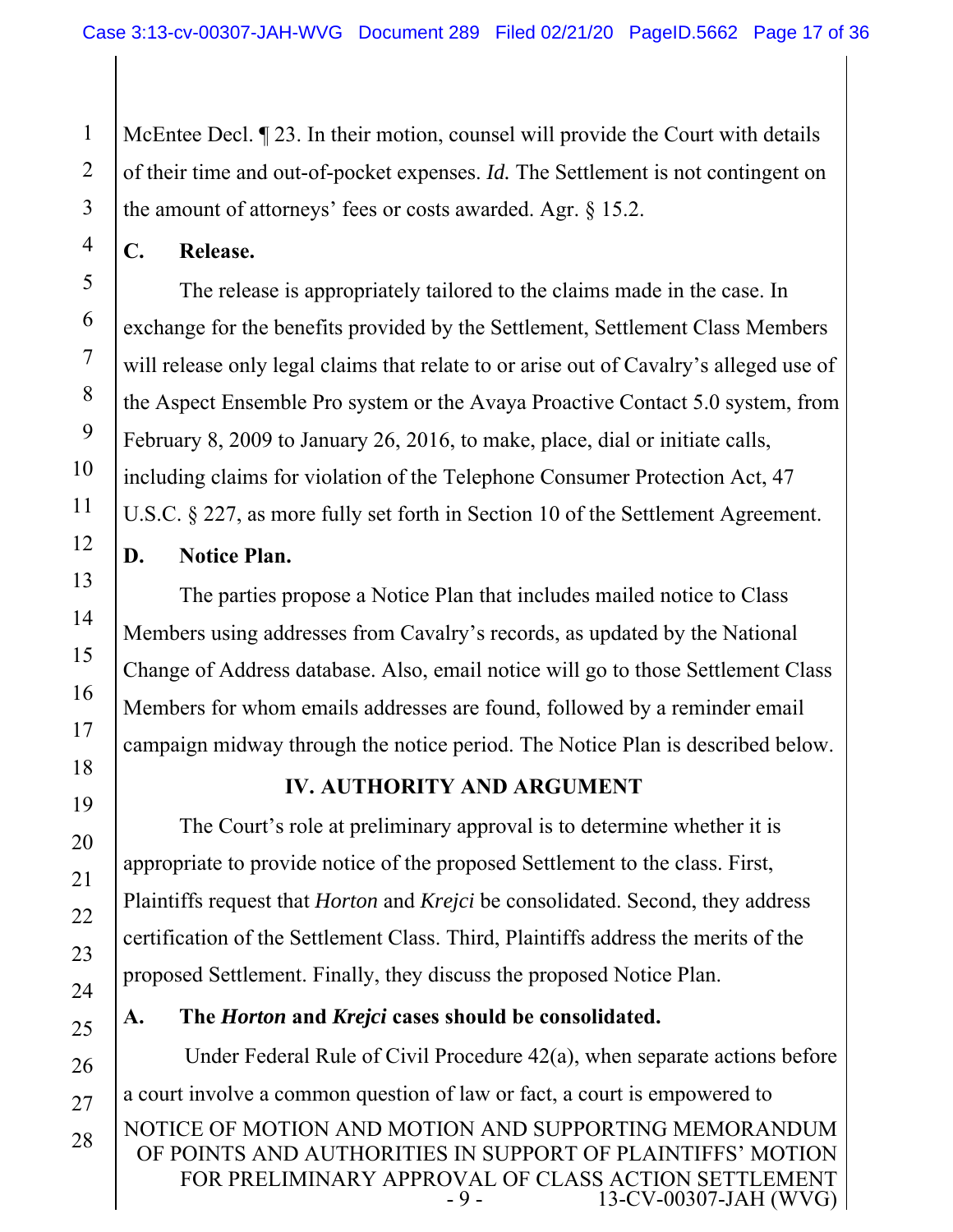1 2 3 4 5 6 7 consolidate the actions. *See* Fed. R. Civ. P. 42(a)(2). Horton's and Krejci's claims all arise from Cavalry's calls to cellular telephone numbers, in violation of the TCPA. And the legal questions that follow are similarly indistinguishable. For settlement purposes, *Horton* and *Krejci* are "one case split into two," the consolidation of which will "avoid an unnecessary duplication of labor and expense, and possibly conflicting results." *Hutchens v. Alameda Cty. Soc. Servs. Agency*, No. C 06-06870 SBA, 2008 WL 927899, at \*2 (N.D. Cal. Apr. 4, 2008).

8 9 14 Indeed, courts routinely consolidate actions for purposes of settlement. *See Kelen v. World Fin. Network Nat'l Bank*, 302 F.R.D. 56, 63 (S.D.N.Y. 2014) (consolidating class actions involving the same defendant and same legal issues to "allow a more expeditious settlement"); *Burton v. Am. Cyanamid*, No. 07-CV-0303, 2014 WL 5818396, at \*1 (E.D. Wis. Nov. 10, 2014) (finding that a collective settlement with the same defendant justifies consolidation); *Brumley v. Camin Cargo Control, Inc*., No. CIV.A. 08-1798 JLL, 2012 WL 1019337, at \*9 (D.N.J. Mar. 26, 2012) ("the Settlement Agreement … resolves all three actions on a common basis, thus streamlining and economizing the proceedings ….").

 Finally, Cavalry does not oppose consolidation. McEntee Decl. ¶ 24. Thus, consolidation of *Horton* and *Krejci* for settlement purposes is appropriate.

**B. The Settlement Class should be preliminarily certified.** 

The Settlement Class satisfies the requirements of Rule 23(a) and (b)(3). The Rule 23(a) requirements are numerosity, commonality, typicality and adequacy. Rule 23(b)(3) requires Plaintiffs to establish "that the questions of law or fact common to class members predominate over any questions affecting only individual members, and that a class action is superior to other available methods for fairly and efficiently adjudicating the controversy." The Ninth Circuit recently provided guidance to courts in evaluating whether settlement classes should be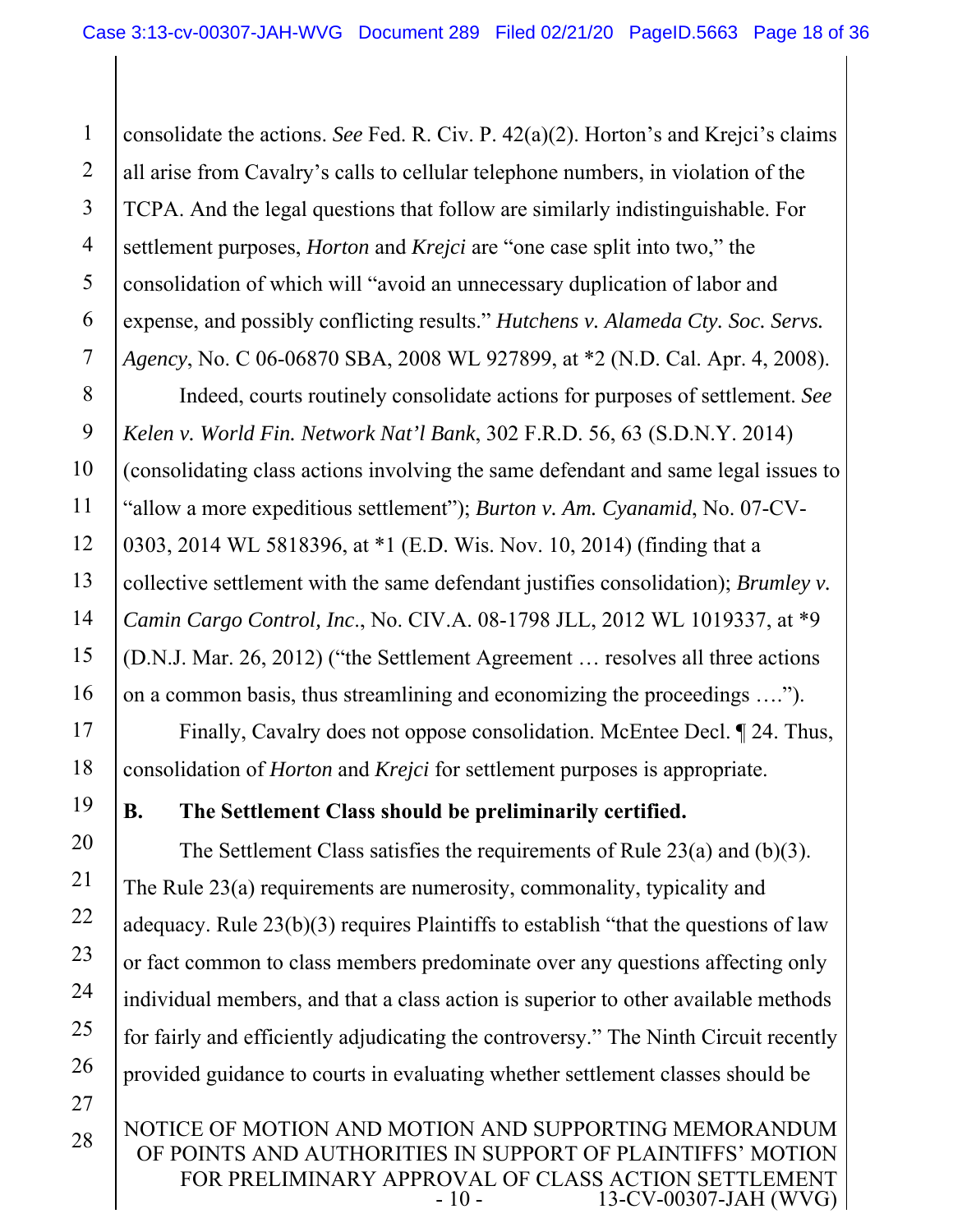1 2 3 4 5 6 certified, stating "the aspects of Rule 23(a) and (b) that are important to certifying a settlement class are 'those designed to protect absentees by blocking unwarranted or overbroad class definitions.'" *In re Hyundai and Kia Fuel Econ. Litig.*, 926 F.3d 539, 558 (9th Cir. 2019) (citation omitted). "The focus is 'on whether a proposed class has sufficient unity so that absent members can fairly be bound by decisions of class representatives." *Id.* (citation omitted).

7

8

9

10

22

23

24

25

26

27

28

1. The Settlement Class satisfies the requirements of Rule 23(a).

The proposed Settlement Class has 1,035,232 members, which satisfies the numerosity requirement. *See Celano v. Marriott Int'l Inc.*, 242 F.R.D. 544, 548- 49 (N.D. Cal. 2007) (numerosity is satisfied when a class has 40 members).

11 12 13 14 15 16 17 18 19 20 21 The Settlement Class also satisfies commonality, which requires that class members' claims "depend upon a common contention," of such a nature that "determination of its truth or falsity will resolve an issue that is central to the validity of each [claim] in one stroke." *Wal-Mart Stores, Inc. v. Dukes*, 564 U.S. 338, 350 (2011). There are several common questions here, including whether Cavalry called cellular telephone numbers while attempting to collect debts, and whether Cavalry used an ATDS. The answers to these questions turn on common evidence and can be resolved for all class members at once. *See, e.g., Whitaker v. Bennett Law, PLLC,* No. 13-3145, 2014 WL 5454398, at \*5 (S.D. Cal. Oct. 27, 2014) (finding commonality satisfied where the central issue was whether the defendant used an ATDS or prerecorded or artificial voice to make calls).

Typicality is satisfied because Plaintiffs' claims are "reasonably coextensive with those of the absent class members." Fed. R. Civ. P. 23(a)(3). Plaintiffs' claims are typical of the claims of Settlement Class Members because they arise from the same course of alleged conduct: Cavalry's collection calls to cell phones. *See, e.g.*, *Whitaker*, 2014 WL 5454398, at \*5 (finding typicality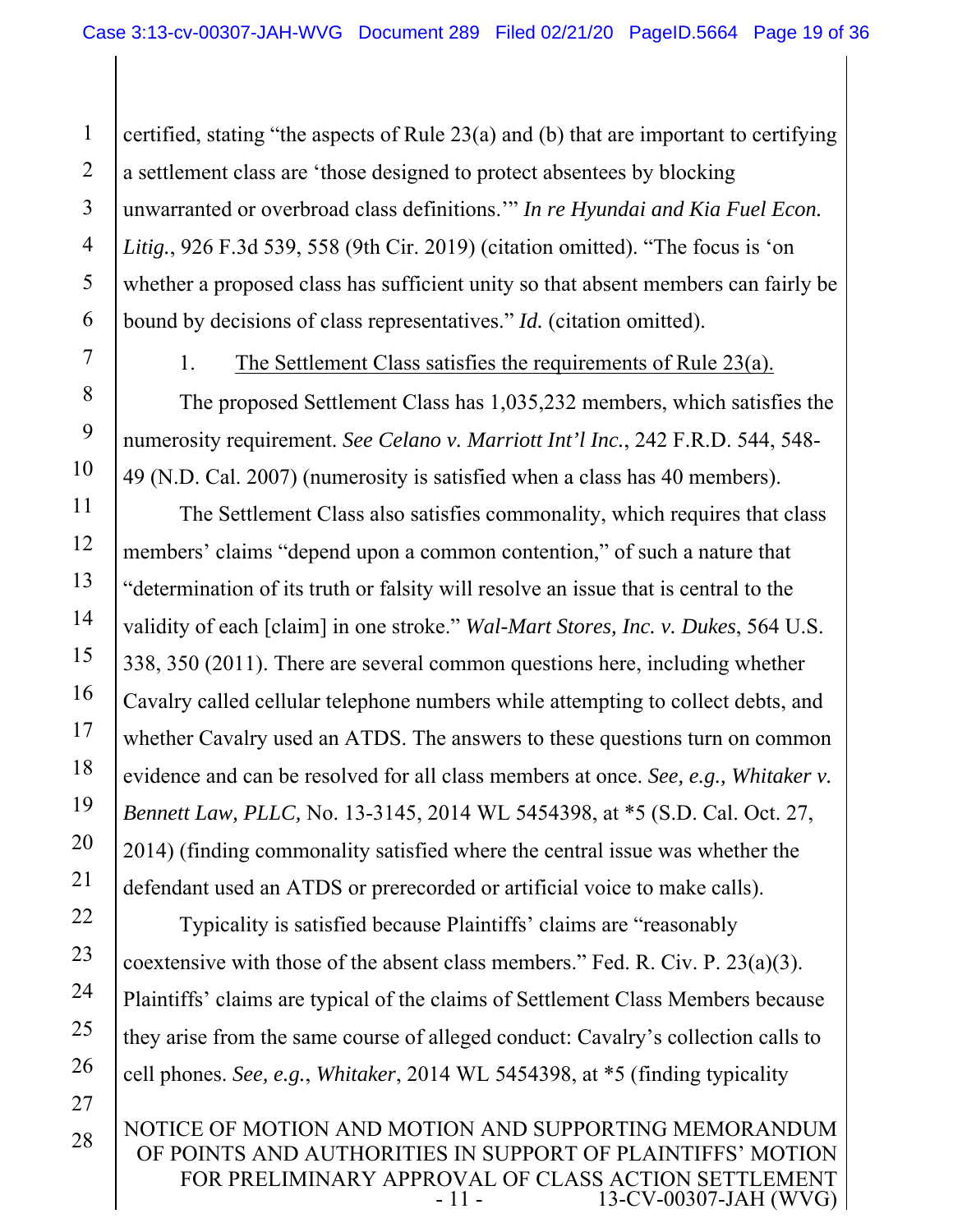1 2 3 4 5 6 satisfied because each class member's claim "revolves exclusively around [the defendant's] conduct as it specifically relates to the alleged violations of the TCPA"); *Agne v. Papa John's Int'l, Inc.*, 286 F.R.D. 559, 569 (W.D. Wash. 2012) (finding typicality satisfied where the plaintiff's claims, "like all class members' claims, arise from text marketing campaigns commissioned by Papa John's franchisees and executed by the same marketing vendor ….").

7 8 9 10 11 12 13 14 15 16 Finally, the adequacy requirement is satisfied when the class representatives will "fairly and adequately protect the interests of the class." Fed. R. Civ. P. 23(a)(4). To make this determination, "courts must resolve two questions: '(1) do the named plaintiffs and their counsel have any conflicts of interest with other class members and (2) will the named plaintiffs and their counsel prosecute the action vigorously on behalf of the class?'" *In re Hyundai and Kia Fuel Econ. Litig.*, 926 F.3d at 566 (citation omitted). Plaintiffs have no conflicts of interest with the other proposed class members and have demonstrated their commitment by actively participating in the litigation. They and their counsel will continue to vigorously represent the Settlement Class.

17

18

19

20

21

22

23

24

25

26

#### 2. The requirements of Rule 23(b)(3) are satisfied.

Class certification is appropriate under Rule 23(b)(3) when "questions of law or fact common to the members of the class predominate over any question affecting only individual members, and … a class action is superior to other available methods for the fair and efficient adjudication of the controversy." The Ninth Circuit recently held, in the context of a certification of a settlement class, that predominance was "readily met" where "class members were exposed to uniform . . . misrepresentations and suffered identical injuries within only a small range of damages." *See In re Hyundai and Kia Fuel Econ. Litig.*, 926 F.3d at 559.

27

28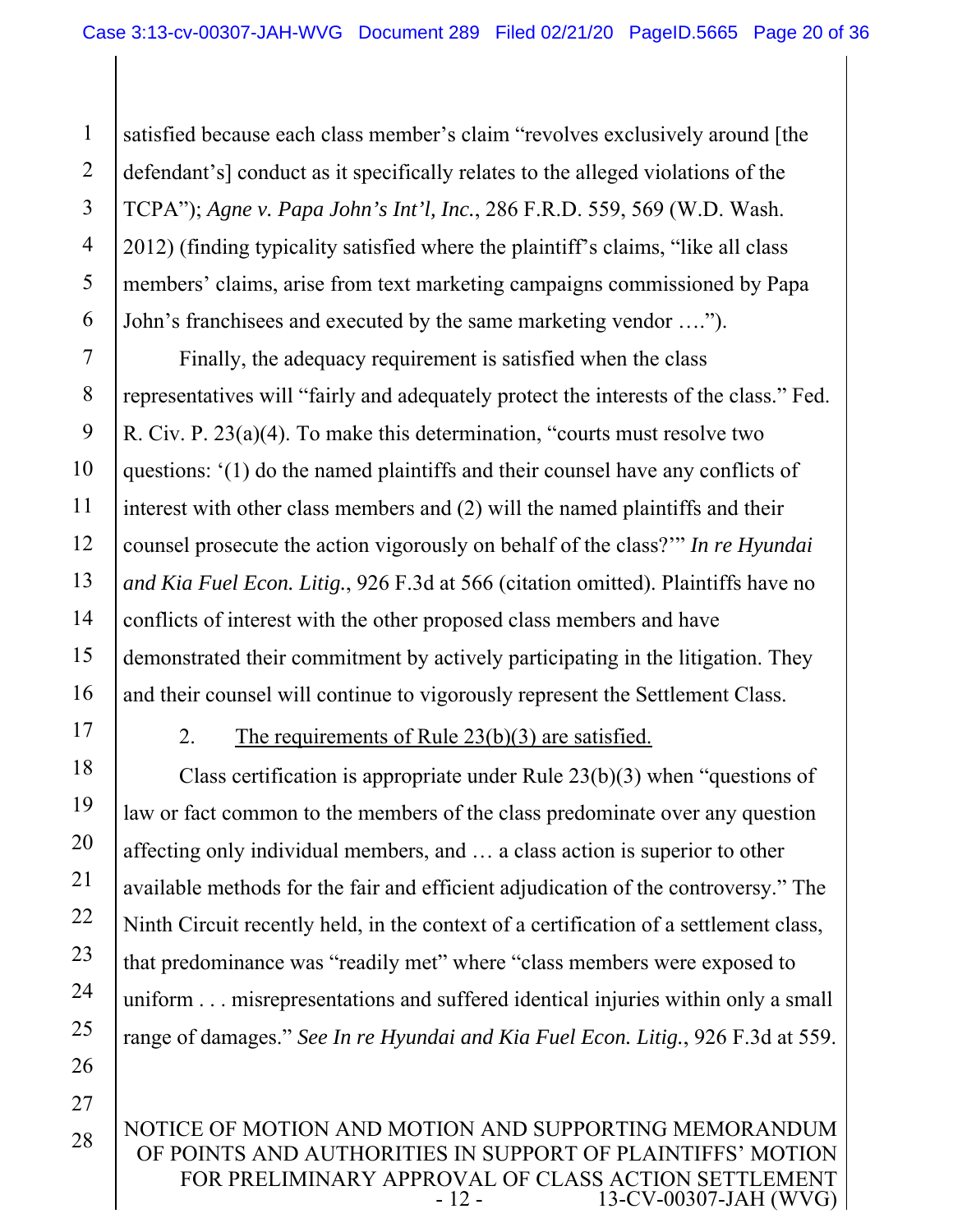1 2 3 4 5 6 7 8 Predominance is satisfied because the common and overarching question in this case is whether Cavalry used an ATDS to place collection calls to the cell phones of Settlement Class Members. This question can be resolved using the same evidence for all class members and is exactly the kind of predominant common issue that makes class certification appropriate. *See Tyson Foods, Inc. v. Bouaphakeo*, 136 S. Ct. 1036, 1045 (2016) ("When 'one or more of the central issues in the action are common to the class and can be said to predominate, the action may be considered proper under Rule  $23(b)(3)$  ...." (citation omitted)).

9 10 11 12 13 14 15 16 17 18 19 20 21 Superiority is also satisfied because resolution of thousands of the relatively small-value claims in this one action is far preferable to a multitude of individual lawsuits and promotes consistency and efficiency of adjudication. Fed. R. Civ. P. 23(b)(3). Classwide resolution is the only practical method of addressing the alleged TCPA violations at issue in this case. There are a million Settlement Class Members with modest individual claims, most of whom likely lack the resources necessary to seek individual legal redress. *See Local Joint Exec. Bd. of Culinary/ Bartender Trust Fund v. Las Vegas Sands, Inc*., 244 F.3d 1152, 1163 (9th Cir. 2001) (cases involving "multiple claims for relatively small individual sums" are particularly well suited to class treatment); *see also Wolin v. Jaguar Land Rover N. Am., LLC*, 617 F.3d 1168, 1175 (9th Cir. 2010) ("Where recovery on an individual basis would be dwarfed by the cost of litigating on an individual basis, this factor weighs in favor of class certification.").

22 23

24

25

26

27

28

# **C. The proposed Settlement should be preliminarily approved.**

The court's role at the preliminary approval stage is to ensure that "the agreement is not the product of fraud or overreaching by, or collusion between, the negotiating parties, and that the settlement, taken as a whole, is fair, reasonable and adequate to all concerned." *Hanlon v. Chrysler Corp.*, 150 F.3d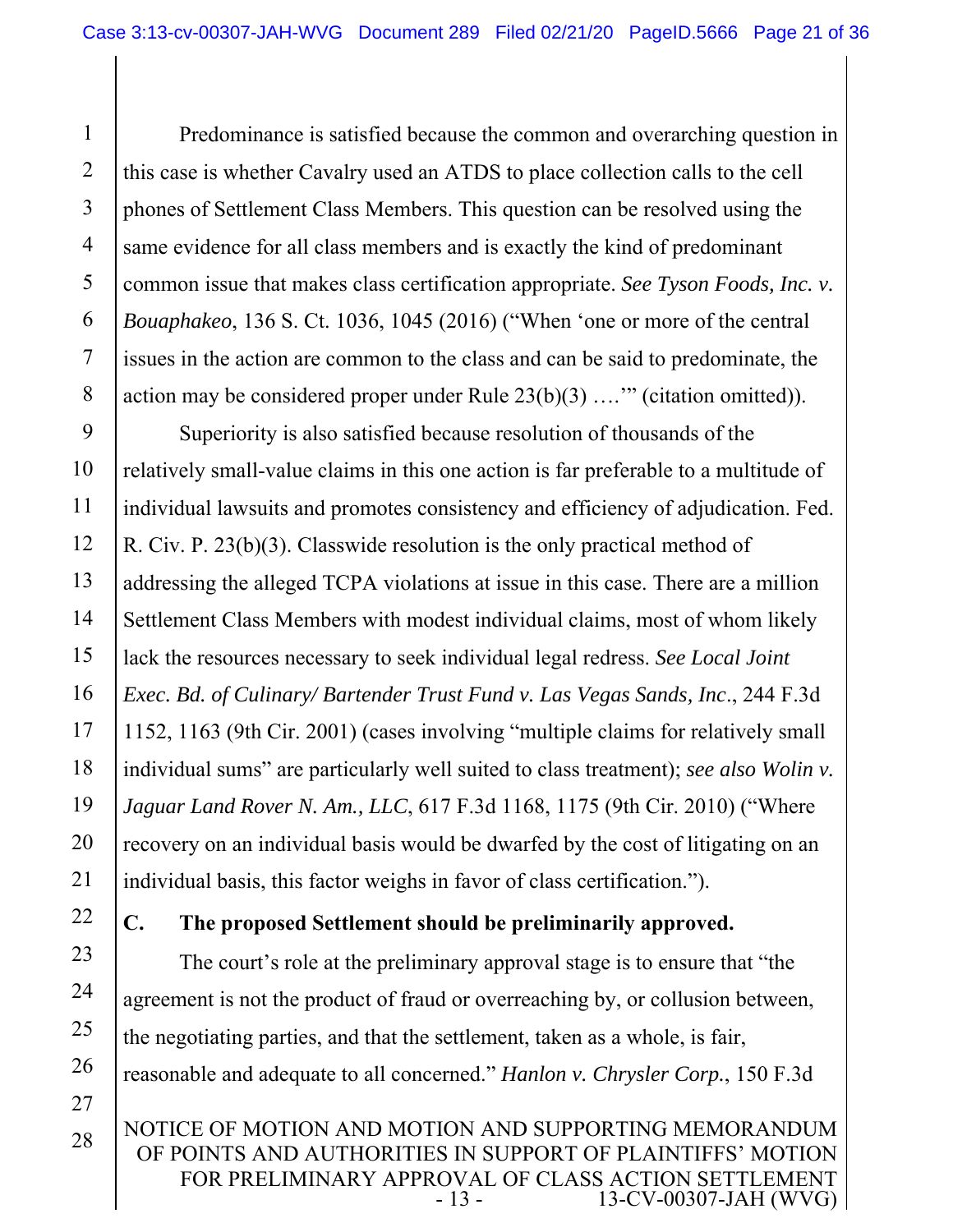1 2 1011, 1027 (9th Cir. 1998) (citation omitted); *see also In re Online DVD-Rental Antitrust Litig.*, 779 F.3d 934, 944 (9th Cir. 2015).

3

4 5 6 7 8 9 10 11 The Ninth Circuit has used these factors to assess a proposed settlement as fair, reasonable, and adequate: (1) the strength of Plaintiff's case; (2) the risk, expense, complexity, and likely duration of further litigation; (3) the risk of maintaining class action status through trial; (4) the amount offered in settlement; (5) the extent of discovery completed and the stage of the proceedings; (6) the experience and views of counsel; (7) the presence of a governmental participant; and (8) the reaction of the class members to the proposed settlement. *See In re Bluetooth Headset Prods. Liab. Litig.*, 654 F.3d 935, 946 (9th Cir. 2011) (quoting *Churchill Village, LLC v. General Electric*, 362 F.3d 566, 575 (9th Cir. 2004)).

12 13 14 15 16 17 18 19 20 21 22 23 Rule 23(e)(2) provides additional guidance for approval. Recent revisions require parties to provide courts with sufficient information to determine that it will likely be able to approve the settlement as fair, reasonable and adequate. The considerations are whether (A) the class representatives and class counsel have adequately represented the class; (B) the proposal was negotiated at arm's length; (C) the relief provided by the settlement is adequate, taking into account: (i) the costs, risks, and delay of trial and appeal; (ii) the effectiveness of any proposed method of distributing relief including the method of processing class-member claims, if required; (iii) the terms of any proposed award of attorneys' fees, including timing of payment; and (iv) any agreement required to be identified under Rule 23(e)(3) made in connection with the proposed settlement; and (D) the proposal treats class members equitably relative to each other.

24

25 26

27

1. Arm's-length, non-collusive negotiations let to the Settlement. This case has been hard fought. The parties were at all times adversarial,

Plaintiffs address both sets of factors, many of which overlap.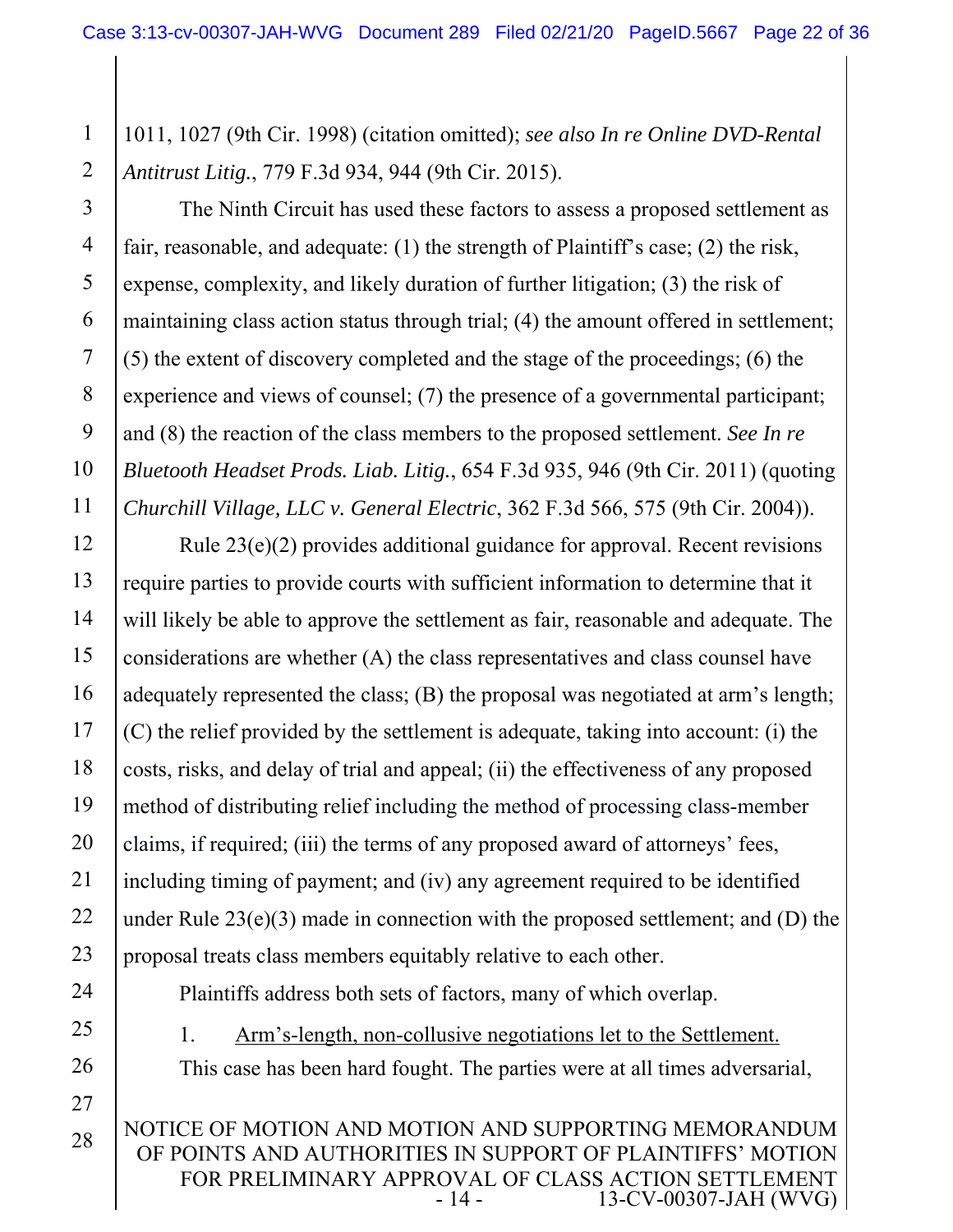1 2 3 4 5 6 7 8 9 including during settlement discussions. "An initial presumption of fairness is usually involved if the settlement is recommended by class counsel after arm'slength bargaining." *Harris v. Vector Mktg. Corp.*, No. C-08-5198 EMC, 2011 WL 1627973, at \*8 (N.D. Cal. Apr. 29, 2011) (citation omitted); *see also Rodriguez v. W. Publishing*, 563 F.3d 948, 965 (9th Cir. 2009) ("We put a good deal of stock in the product of an arms-length, non-collusive, negotiated resolution."). The parties began the settlement talks that led to this agreement after litigation had been pending for more than six years and only after they had completed extensive discovery and fulsome briefing on class certification and summary judgment.

10 11 12 13 14 15 16 17 18 The negotiations were conducted with the assistance of the Honorable Leo Papas, and included two full days of mediation. *See Ruch v. AM Retail Group, Inc.,* No. 14-cv-05352-MEJ, 2016 WL 1161453, at \*11 (N.D. Cal. Mar. 24, 2016) (holding the "process by which the parties reached their settlement," which included "formal mediation … weigh[ed] in favor of preliminary approval"); Fed. R. Civ. P. 23(e)(2) advisory committee's note to 2018 amendment ("the involvement of a neutral or court-affiliated mediator or facilitator in [settlement] negotiations may bear on whether they were conducted in a manner that would protect and further the class interests").

19 20 21 22 23 24 25 26 27 Counsel negotiated the Settlement with the benefit of many years of prior experience and a solid understanding of the facts and law of this case. Lemberg Decl. ¶¶ 18-19; McEntee Decl. ¶¶ 2-4, 9-16. Counsel have extensive experience litigating and settling class actions, and TCPA class actions in particular. Lemberg Decl.  $\P$  6; McEntee Decl.  $\P$  2-4. They believe the Settlement is fair, reasonable, adequate, and in the best interest of the Class as a whole. Lemberg Decl. ¶ 18; McEntee Decl. ¶ 16. The recommendation of experienced counsel weighs in favor of granting approval and creates a presumption of reasonableness*.* 

NOTICE OF MOTION AND MOTION AND SUPPORTING MEMORANDUM OF POINTS AND AUTHORITIES IN SUPPORT OF PLAINTIFFS' MOTION FOR PRELIMINARY APPROVAL OF CLASS ACTION SETTLEMENT<br>13-CV-00307-JAH (WVG) 13-CV-00307-JAH (WVG)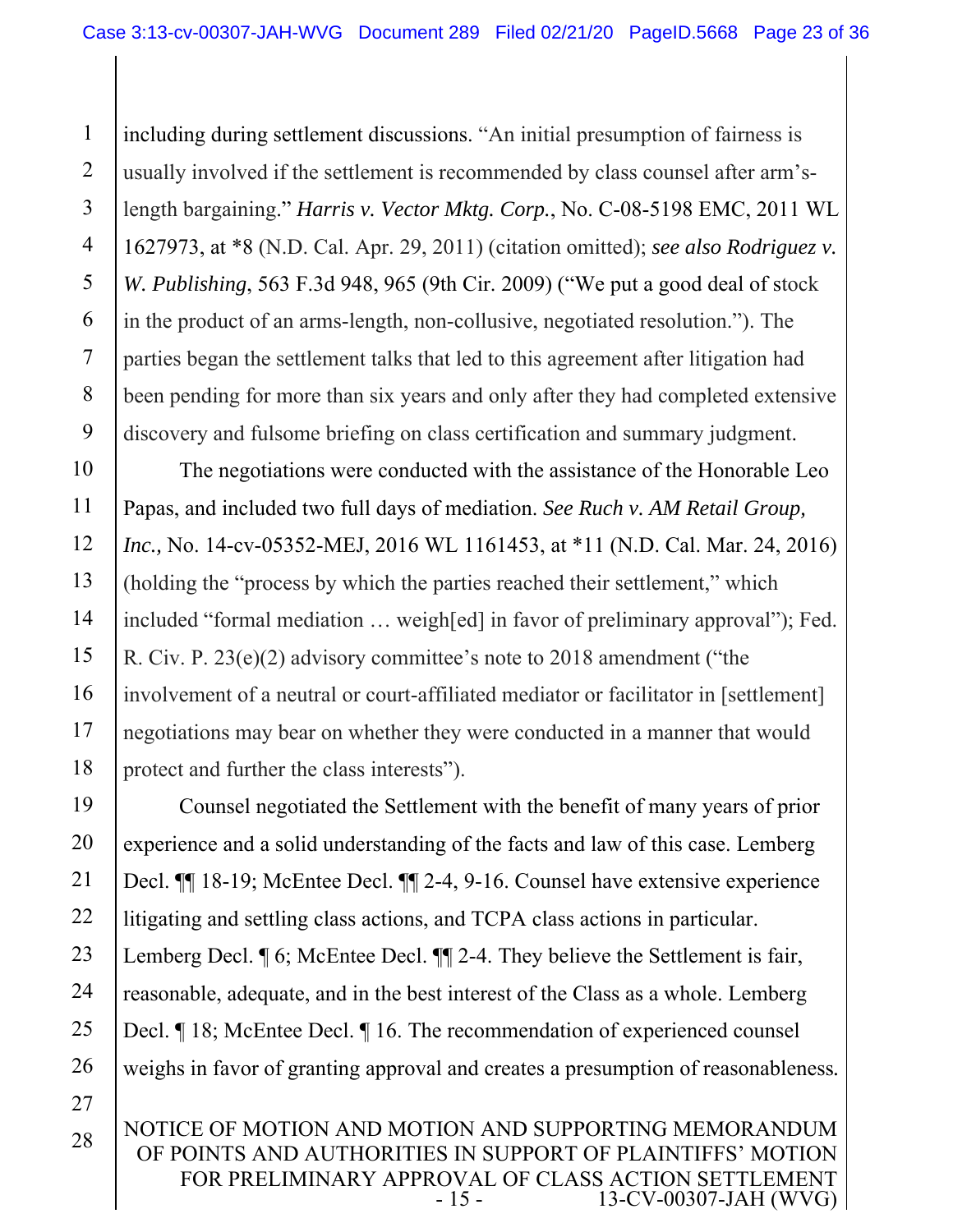1 2 3 4 5 6 7 *See Bellinghausen v. Tractor Supply Co*., 306 F.R.D. 245, 257 (N.D. Cal. 2015) ("The trial court is entitled to, and should, rely upon the judgment of experienced counsel for the parties." (citation omitted)); *Knight v. Red Door Salons, Inc.*, No. 08-01520 SC, 2009 WL 248367, at \*4 (N.D. Cal. Feb. 2, 2009) (citing counsel's experience and recommendation as weighing in favor of approval). The fact that qualified and well-informed counsel endorse the Settlement as fair, reasonable, and adequate weighs heavily in favor of preliminary approval.

8 9 10 11 12 13 14 15 16 17 18 19 20 The Ninth Circuit has identified "red flags" that may suggest that plaintiffs' counsel allowed pursuit of their own self-interest to infect settlement negotiations, including when counsel receive a disproportionate portion of the settlement, the parties agree to a "clear sailing" arrangement providing for the payment of attorneys' fees separate and apart from class funds, or the parties agree that any fees not awarded will revert to defendants rather than be added to the class fund. *In re Hyundai and Kia Fuel Econ. Litig.*, 926 F.3d at 569. None is present in this Settlement. Because counsel will be paid from the same Cash Fund as Settlement Class Members, they were incentivized to negotiate the largest amount of relief possible. The Court will, of course, have ultimate discretion over the amount of the attorneys' fee award after reviewing counsel's motion. None of the Cash Fund will revert to Cavalry; any requested fees, costs, or incentive awards not approved by the Court will be distributed to the Settlement Class.

25

26

27

28

2. The relief provided is adequate considering the strength of Plaintiffs' case, the risk of maintaining a class action through trial, and the risk, cost, and delay of trial and appeal.

Cavalry has agreed to settlement relief worth more than \$24 million to settle Plaintiffs' and Settlement Class Members' TCPA claims, including up to \$18 million in a Debt Relief Fund and \$6,150,000 in a Cash Fund. The Cash Fund will also be used to pay the costs of notice and settlement administration,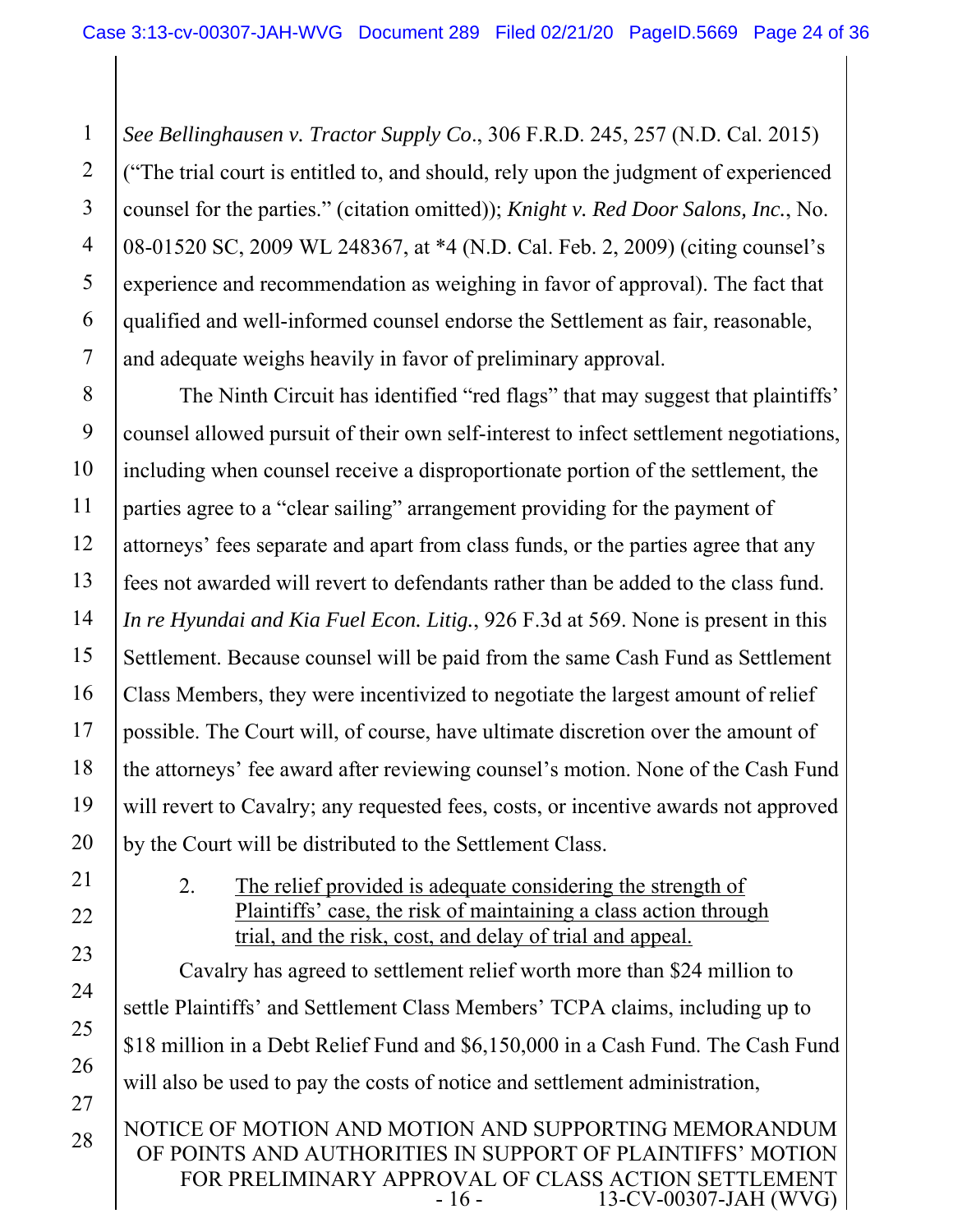attorneys' fees, costs and expenses, and incentive awards to the Plaintiffs. These terms are more than adequate given the risks and delay of continued litigation.

1

2

27

28

3 4 5 6 7 8 9 10 11 Plaintiffs believe they have a case for liability. McEntee Decl. ¶ 25. The evidence supports Cavalry's liability for the calls it placed to cell phones using the Aspect Ensemble Pro system, or the Avaya Proactive Contact 5.0 system, which Plaintiffs maintain are automatic telephone dialing systems, as discussed at length in the parties' cross-motions for summary judgment. *Id*. But success on this score was certainly not guaranteed. *Id*. Cavalry denies liability for Plaintiffs' claims. *Id*. And the Court had not yet ruled on the parties' cross-motions for summary judgment on this very issue. *Id*. If the Court agreed with Cavalry that its systems are not ATDSs, Plaintiffs would lose on the merits. *Id.* 

12 13 14 15 16 17 18 19 20 21 22 23 This risk is not unfounded. McEntee Decl. ¶ 26. In *ACA Int'l*, 885 F.3d at 695 & 706, the D.C. Circuit vacated the 2015 FCC Order addressing, among other things, the definition of an "automatic telephone dialing system" under the statute. Courts are still dealing with the aftermath of *ACA Int'l* and some have interpreted it to preclude the systems that have traditionally been considered autodialers. *See Gadelhak v. AT&T Servs., Inc.,* No. 19-1738, 2020 WL 808270, at \*8 (7th Cir. Feb. 19, 2020) (holding system did not qualify as an ATDS because it lacked the capacity to generate random or sequential numbers); *Glasser v. Hilton Grand Vacations Co., LLC,* 948 F.3d 1301, 1304–05 (11th Cir. 2020) (same). While Plaintiffs believe their position should prevail under *Marks v. Crunch San Diego, LLC*, 904 F.3d 1041, 1052 (9th Cir. 2018), the question remains unanswered as to Cavalry's specific systems. McEntee Decl. ¶ 26.

24 25 26 Plaintiffs had additional hurdles to clear before they could recover any damages. Cavalry maintains that class members are not entitled to recover because they consented to be called on their cell phones by providing their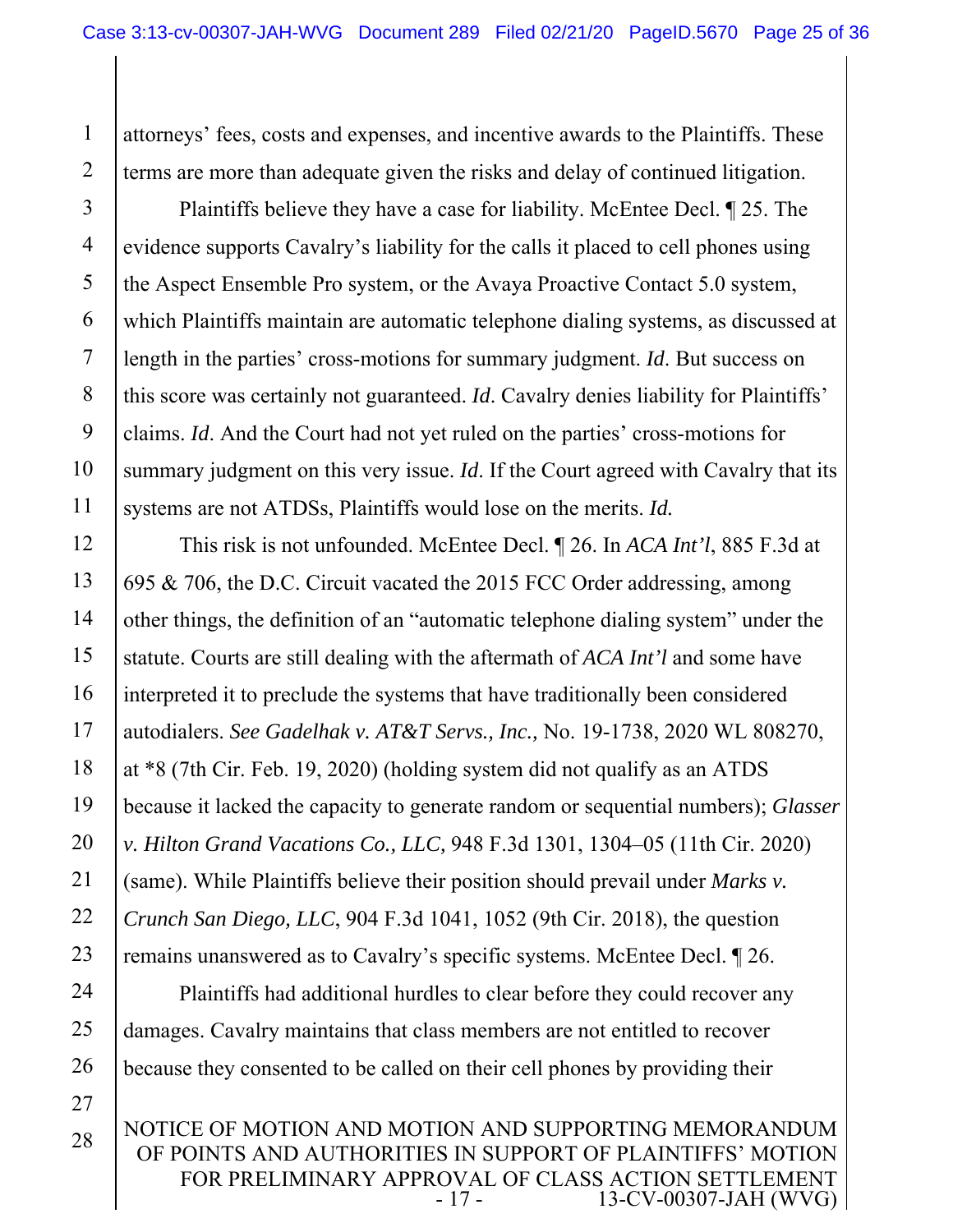1 2 3 4 5 6 7 numbers to Cavalry or to the original creditor. *See* Dkt. 101. Consent is an affirmative defense for which Cavalry carries the burden of proof. *Van Patten v. Vertical Fitness Grp., LLC,* 847 F.3d 1037, 1044 (9th Cir. 2017) ("We think it plain from the statutory language that prior express consent is an affirmative defense, not an element of a TCPA claim…."). Plaintiffs dispute that Cavalry could meet this burden at trial; but if the trier of fact disagreed with Plaintiffs on this legal issue, the Settlement Class would receive nothing. McEntee Decl. ¶ 27.

8 9 10 11 12 13 14 15 16 17 Cavalry's consent defense also created the risk that Plaintiffs' motion to certify under Rule 23(b)(3) would not succeed. McEntee Decl. ¶ 28. Courts have reached different results on consent's application to class certification. *Compare, e.g., Blair v. CBE Grp., Inc.,* 309 F.R.D. 621, 631 (S.D. Cal. 2015) (denying certification where "extensive individual factual inquiries" were required "to determine whether a particular class member provided express consent"), *with Abdeljalil v. Gen. Elec. Capital Corp.,* 306 F.R.D. 303, 311 (S.D. Cal. 2015) (granting certification where questions of fact and law predominate over individualized issues). Thus, Plaintiffs faced the risk that the Court would find Cavalry's consent evidence precluded class certification.

18 19 20 21 22 23 24 25 26 27 Finally, even if Plaintiffs prevailed on summary judgment and class certification, they would still need to convince a jury at trial. McEntee Decl. ¶ 29. Next, they would have to retain any favorable judgment through the appellate process. *Id*. Litigating this case to trial and through any appeals would be expensive and time-consuming and would present risk to both parties. *Id*. The Settlement, by contrast, provides prompt and certain relief. *See Nat'l Rural Telecommc'ns Coop. v. DIRECTV*, *Inc.*, 221 F.R.D. 523, 526 (C.D. Cal. 2004) ("The Court shall consider the vagaries of litigation and compare the significance of immediate recovery by way of the compromise to the mere possibility of relief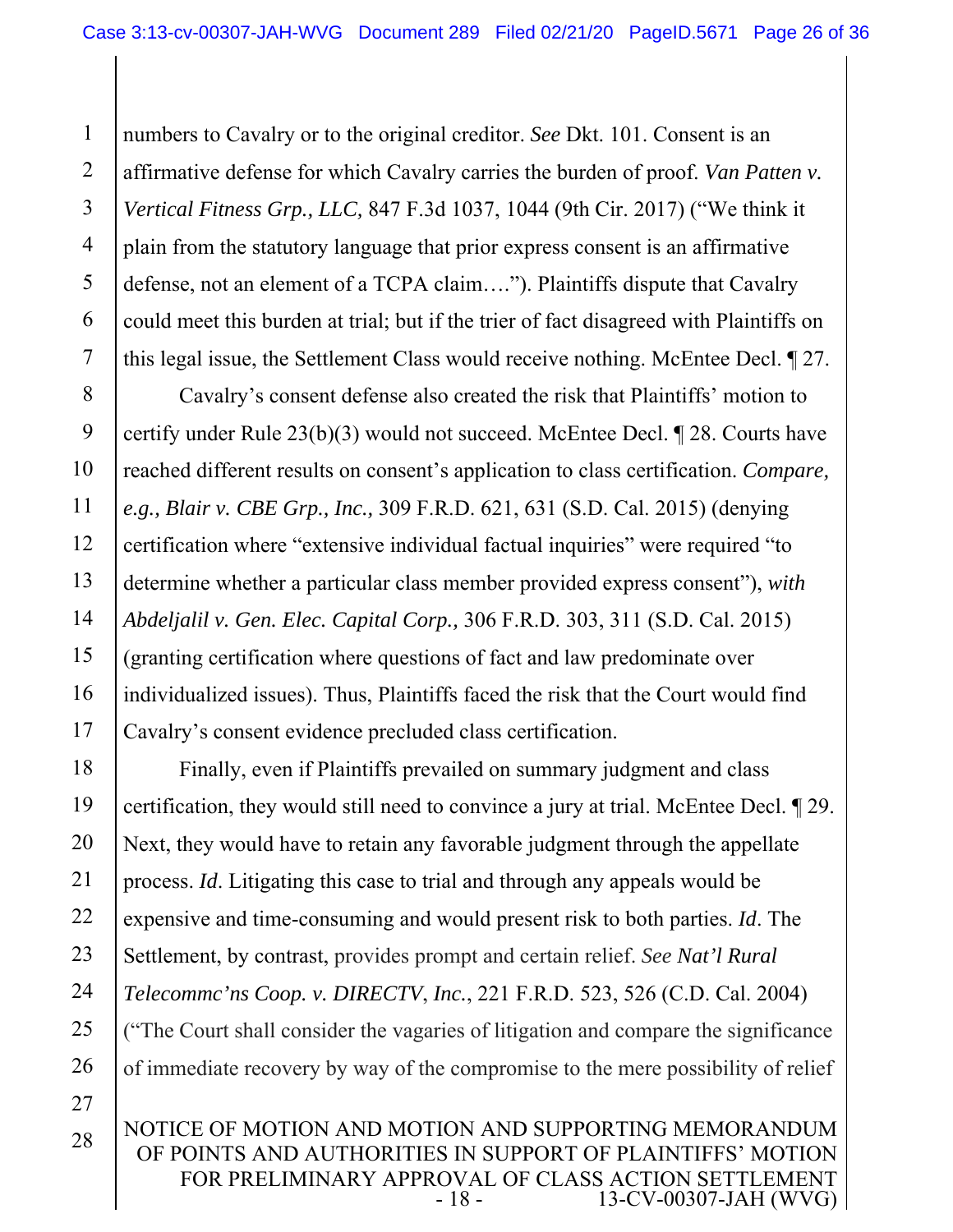1 in the future, after protracted and expensive litigation.").

2 3 4 5 6 7 8 9 10 Even if Plaintiffs prevailed at trial and on any appeal, the damages available under the TCPA in a class action with more than a million class members are so significant that they make it hard for any company to bond an appeal and satisfy the judgment. McEntee Decl. ¶ 30. A judgment on behalf of the 1,035,232 Settlement Class Members identified from Cavalry's records would total more than \$500 million, which could then be subject to trebling up to \$1.5 billion.<sup>3</sup> *Id*. Cavalry would certainly appeal any adverse verdict, which would delay any relief to class members. *Id*. Thus, in addition to the risk of a loss at trial, even a verdict for Plaintiffs posed a substantial risk that the judgment would never be paid. *Id*. Securing \$24 million in benefits now, with certainty, will provide significant relief to Settlement Class Members who submit valid claims.

3. Counsel are well informed of the strengths and weaknesses of the claims and defenses and support the Settlement.

"A key inquiry is whether the parties had enough information to make an informed decision about the strength of their cases and the wisdom of settlement." *Rinky Dink, Inc. v. World Business Lenders*, Case No. C14‐0268‐JCC, 2016 WL 3087073, at \*3 (W.D. Wash. May 31, 2016); *see also In re Mego Fin. Corp. Sec. Litig*., 213 F.3d 454, 459 (9th Cir. 2000). By the time they reached the Settlement, the parties had been in litigation for more than six years. McEntee Decl. ¶ 16. They understood the strengths and weaknesses of their evidence, witnesses, and legal positions. They had briefed class certification and cross-motions for summary judgment. They engaged in comprehensive class, merits, expert, and third-party discovery. They had more than sufficient information to make an informed decision. It is with this foundation that counsel, who have substantial experience in litigating TCPA class actions, endorse the Settlement. The

NOTICE OF MOTION AND MOTION AND SUPPORTING MEMORANDUM OF POINTS AND AUTHORITIES IN SUPPORT OF PLAINTIFFS' MOTION FOR PRELIMINARY APPROVAL OF CLASS ACTION SETTLEMENT<br>13-CV-00307-JAH (WVG) 13-CV-00307-JAH (WVG) <sup>3</sup> Calculated as a single violation for each telephone number  $(1,035,232 \times $500)$ .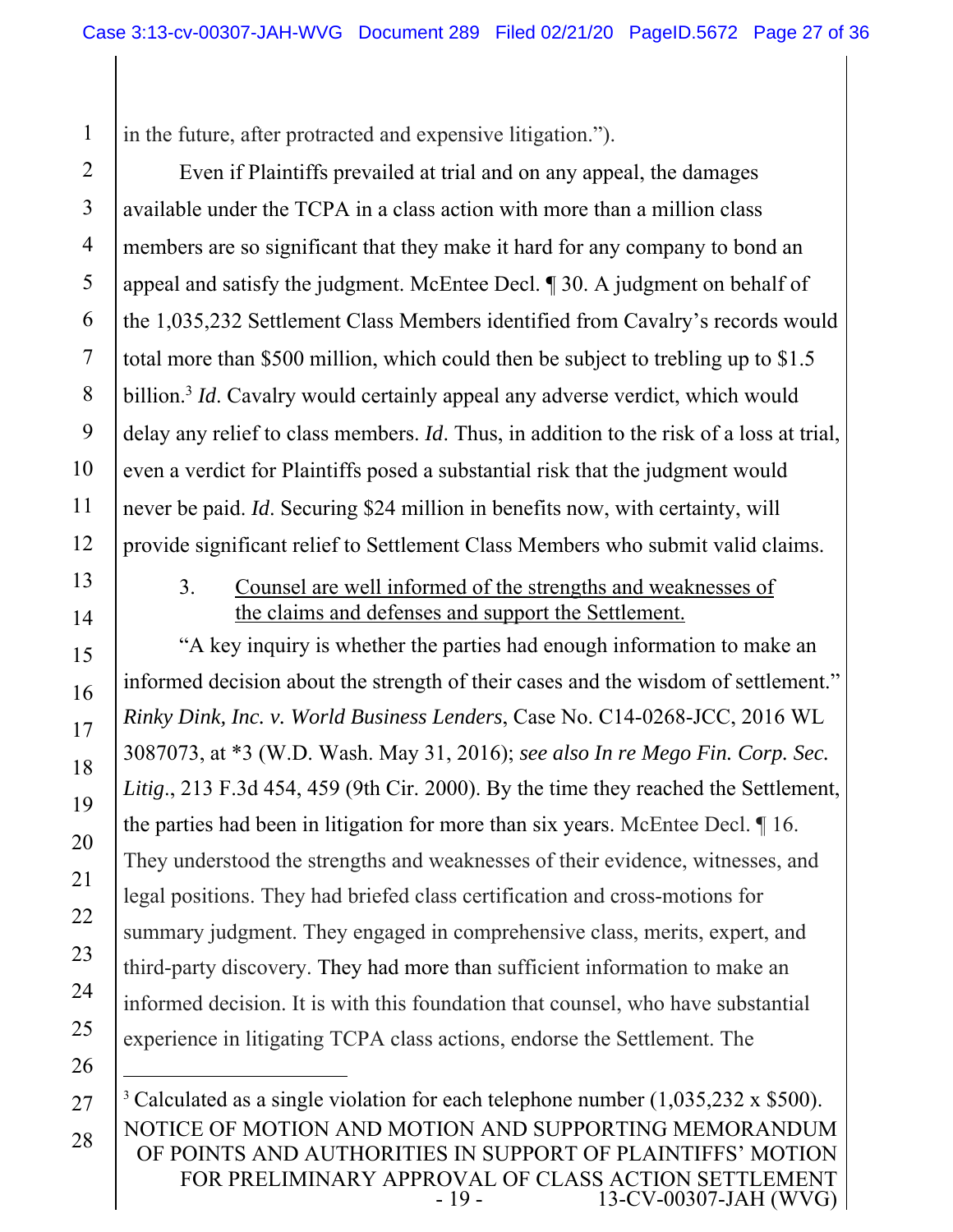1 2 3 4 5 recommendation of experienced counsel weighs in favor of granting final approval and creates a presumption of reasonableness. *See Bellinghausen v. Tractor Supply Co*., 306 F.R.D. 245, 257 (N.D. Cal. 2015) ("The trial court is entitled to, and should, rely upon the judgment of experienced counsel for the parties." (citation omitted)).

6

#### 4. Awards will be fairly distributed to the Settlement Class.

7 8 9 10 11 12 The method for distributing the Cash Fund to Settlement Class Members is simple, straightforward, and equitable. To obtain settlement relief, a Settlement Class Member need only complete a simple claim form with his or her name, contact information, the telephone number on which he or she received the allegedly unlawful calls, and an affirmation that he or she received the allegedly unlawful calls at the designated telephone number.

13 14 15 16 17 18 19 20 21 22 A Settlement Class Member with an Open Account will receive a claim form that offers a choice between debt relief or cash. A Settlement Class Member with a Closed Account will receive a claim form for cash only. Settlement Class Members may also submit claims online through the Settlement Website. There, a class member with an Open Account may enter his or her identifying information to determine the amount of outstanding debt associated with her account or accounts so they can make an informed decision about whether to choose debt relief or cash. The claim process is necessary to deter fraud and ensure that claimants are in fact Settlement Class Members. Claim forms will be processed by the Class Administrator in accordance with the Settlement Agreement.

NOTICE OF MOTION AND MOTION AND SUPPORTING MEMORANDUM OF POINTS AND AUTHORITIES IN SUPPORT OF PLAINTIFFS' MOTION FOR PRELIMINARY APPROVAL OF CLASS ACTION SETTLEMENT<br>20 - 13-CV-00307-JAH (WVG) 13-CV-00307-JAH (WVG) 23 24 25 26 27 28 Settlement Class Members will be treated equitably relative to each other. Each class member who submits a valid claim for debt relief will receive an equal share of up to \$599 of \$18 million in debt relief. Each class member who submits a valid claim for cash will receive an equal share of the Cash Fund after approved deductions for administrative costs, attorneys' fees, costs, and incentive awards.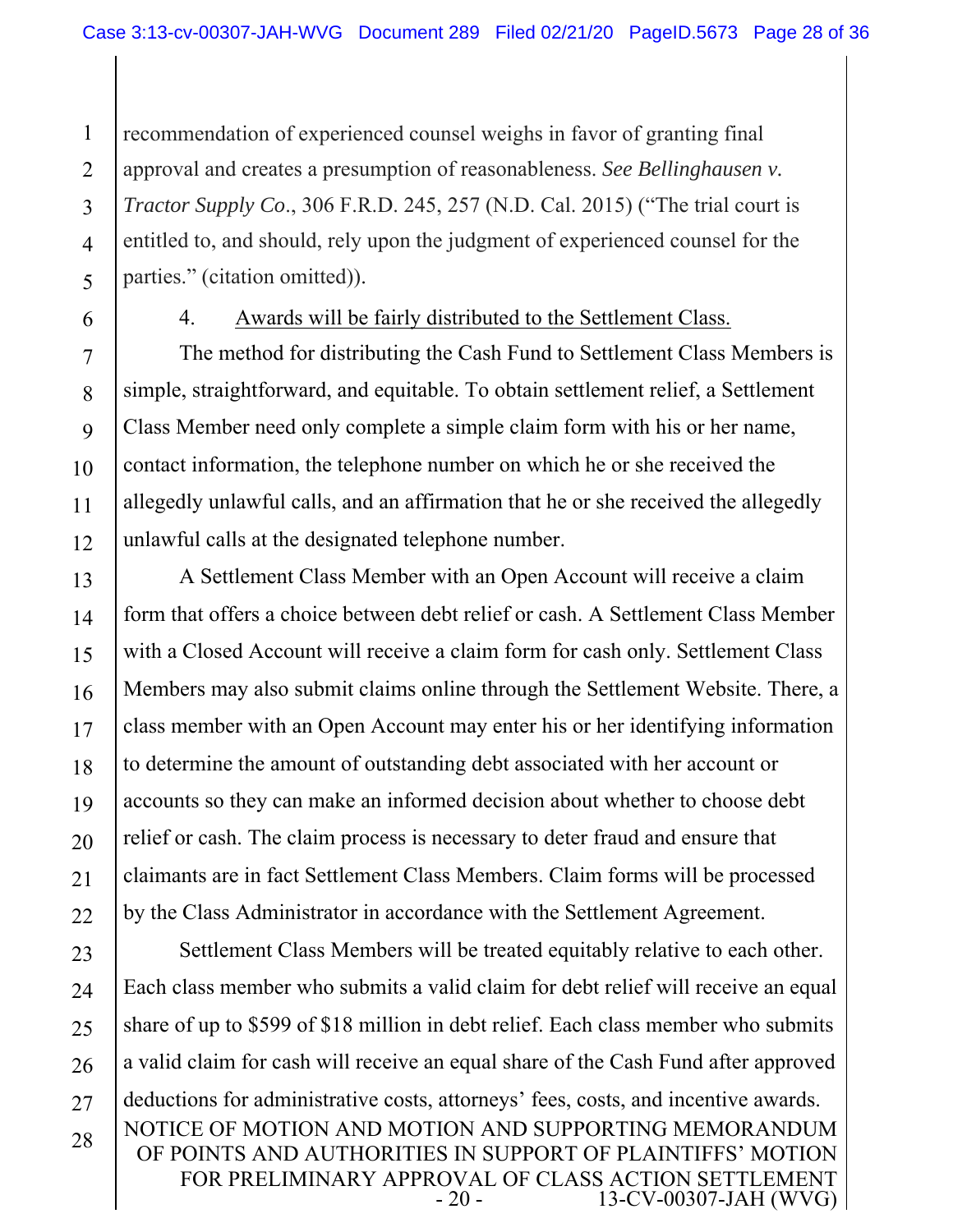1 2 3 4 5 6 7 8 9 10 11 12 13 14 15 16 17 18 19 20 The two Plaintiffs intend to request Court approval of incentive awards of \$10,000 each. The Ninth Circuit has explained that incentive awards are "intended to compensate class representatives for work undertaken on behalf of a class 'are fairly typical in class action cases.'" *In re Online DVD-Rental Antitrust Litig.*, 779 F.3d 934, 943 (9th Cir. 2015) (quoting *Rodriguez*, 563 F.3d at 958-59). The factors courts consider include the class representative's actions to protect the interests of the class, the degree to which the class has benefitted from those actions, the time and effort the class representative expended in pursuing the litigation, and any risk the class representative assumed. *Staton v. Boeing Co.*, 327 F.3d 938, 977 (9th Cir. 2003). Plaintiffs devoted significant time assisting counsel in this case over the past several years, including assisting with development of the case, responding to discovery, and being deposed. McEntee Dec. ¶ 9. Incentive Awards of \$10,000 are reasonable and in line with awards approved by federal courts in California and elsewhere. *See, e.g., In re Nat'l Collegiate Athletic Ass'n*, No. 4:14-md-2541-CW, 2017 WL 6040065, at \*11 (N.D. Cal. Dec. 6, 2017) (awarding \$20,000 incentive awards to each of four class representatives and collecting cases approving similar awards); *Pelletz v. Weyerhaeuser Co.*, 592 F. Supp. 2d 1322, 1329-30 & n.9 (W.D. Wash. 2009) (collecting cases approving awards ranging from \$5,000 to \$40,000). No agreements have been made in connection with the proposed Settlement

21 other than the Settlement Agreement. *See* Fed. R. Civ. P. 23(e)(3).

22

23

24

25

26

27

28

5. Counsel will request approval of a fair and reasonable fee.

Counsel intend to request an award of \$2,000,000 to compensate them for the work performed on behalf of the Class, and for reimbursement of up to \$100,000 for out-of-pocket expenses they have incurred in prosecuting this action. The attorneys' fees and costs counsel seek are reasonable under the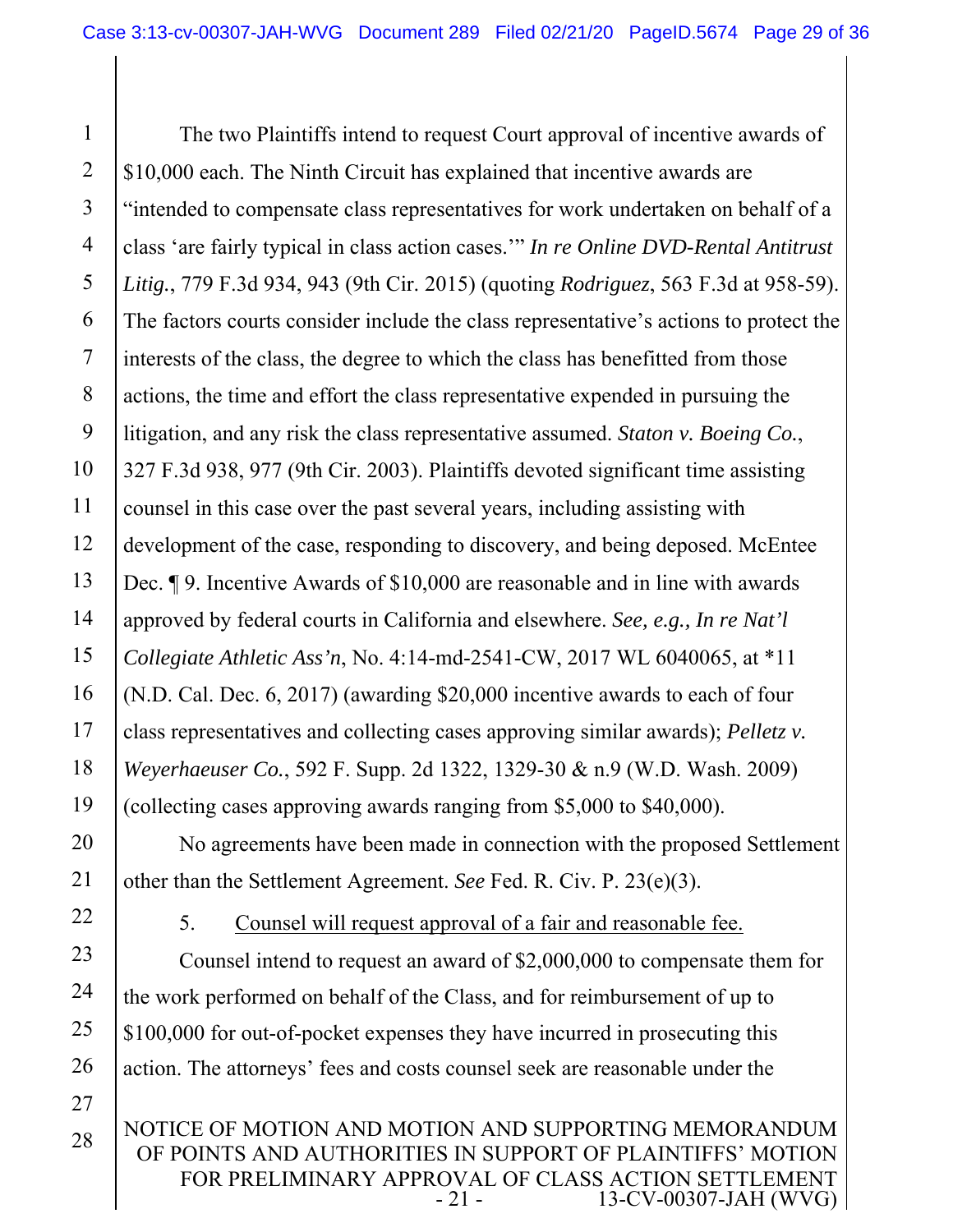1 2 3 4 5 6 7 circumstances of this case. *See In re Bluetooth Headset Products Liab. Litig.*, 654 F.3d 935, 941 (9th Cir. 2011) (requiring that any attorneys' fee awarded be reasonable). The Ninth Circuit has recognized that the percentage-of-the-fund method is the appropriate method for calculating fees when counsel's effort has created a common fund. *See, e.g., In re Bluetooth*, 654 F.3d at 942. The Ninth Circuit benchmark for attorneys' fees in class action settlements is 25% of the settlement fund. *In re Hyundai and Kia Fuel Econ. Litig.*, 926 F.3d at 570-71.

8

9

10

11

12

13

15

16

17

18

19

20

21

22

28

14 Courts in the Ninth Circuit and elsewhere "have recognized the value of debt relief and included it as part of the settlement fund." *Bottoni v. Sallie Mae, Inc*., No. C 10-03602 LB, 2013 WL 12312794, at \*7 (N.D. Cal. Nov. 21, 2013); *see also Smith v. CRST Van Expedited, Inc*., 10-CV-1116-IEG WMC, 2013 WL 163293 (S.D. Cal. Jan. 14, 2013) (including \$9 million in debt relief in measuring the total value of settlement for purposes of calculating class counsel's fee award under the percentage-of-recovery method); *Cosgrove v. Citizens Auto. Fin., Inc*., CIV.A. 09-1095, 2011 WL 3740809 (E.D. Pa. Aug. 25, 2011) (finding debt forgiveness provides a valuable award to class members that, unlike a nonmonetary award such as a coupon, does not require careful scrutiny to ensure it has value to the class); *Cullen v. Whitman Med. Corp*., 197 F.R.D. 136, 147 (E.D. Pa. 2000) (including \$1.3 million in delinquent loan forgiveness in the value of settlement fund for purposes of calculating class counsel's fee award under the percentage-of-recovery method). Counsel's request for \$2,000,000 in attorneys' fees amounts to approximately 8% of the estimated \$24 million value of the Settlement, which is well below the 25% benchmark.

23 24 25 26 27 As of this filing, counsel have devoted well over 2,000 hours and incurred over \$1 million in fees and approximately \$88,000 in litigation expenses. Lemberg Decl.  $\P$  19; McEntee Decl.  $\P$  22. Finalizing the Settlement and overseeing notice and distribution of settlement awards will require additional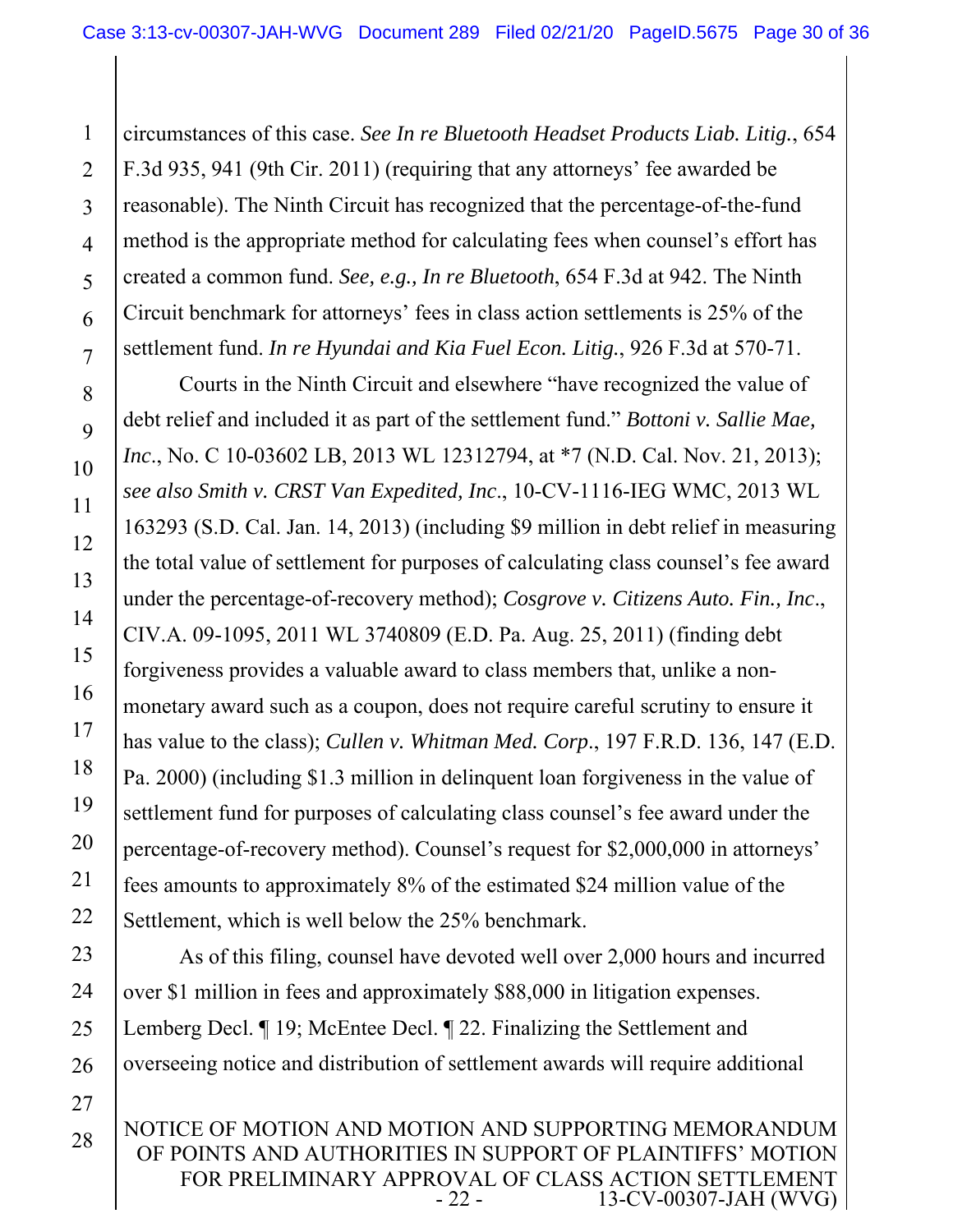1 2 time commitment. Counsel will file a fee petition detailing their work and the basis for the fee request thirty days before the claim deadline. Agr. § 2.19.2.

#### 6. The reaction of Settlement Class Members to the Settlement.

Settlement Class Members have not yet had an opportunity to react to the proposed Settlement because notice has not yet gone out. Plaintiffs will provide the Court with information about Settlement Class Members' reaction in their motion for final approval of the Settlement.

8

3

4

5

6

7

#### **D. The Notice Plan complies with Rule 23(e) and due process.**

9 10 11 12 13 14 15 16 17 18 19 20 21 22 23 24 25 26 Rule 23(e)(1) requires the Court to "direct notice in a reasonable manner to all class members who would be bound by" a proposed settlement. Fed. R. Civ. P. 23(e)(1). Class members are entitled to the "best notice that is practicable under the circumstances" of any proposed settlement before it is finally approved by the Court. Fed. R. Civ. P.  $23(c)(2)(B)$ . Under Rule  $23(c)(2)(B)$  "notice may be by one or more of the following: United States mail, electronic means, or other appropriate means." To comply with due process, notice must be "the best notice practicable under the circumstances, including individual notice to all members who can be identified through reasonable effort." *Amchem Prods. v. Windsor*, 521 U.S. 591, 617 (1997). The notice must state in plain, easily understood language: (i) the nature of the action; (ii) the definition of the class certified; (iii) the class claims, issues, or defenses; (iv) that a class member may enter an appearance through an attorney if the member so desires; (v) that the court will exclude from the class any member who requests exclusion; (vi) the time and manner for requesting exclusion; and (vii) the binding effect of a class judgment on members under Rule 23(c)(3). Fed. R. Civ. P. 23(c)(2)(B); *In re Hyundai and Kia Fuel Econ. Litig.*, 926 F.3d at 567 ("settlement notices must 'present information about a proposed settlement neutrally, simply, and understandably'") (citation omitted).

27

28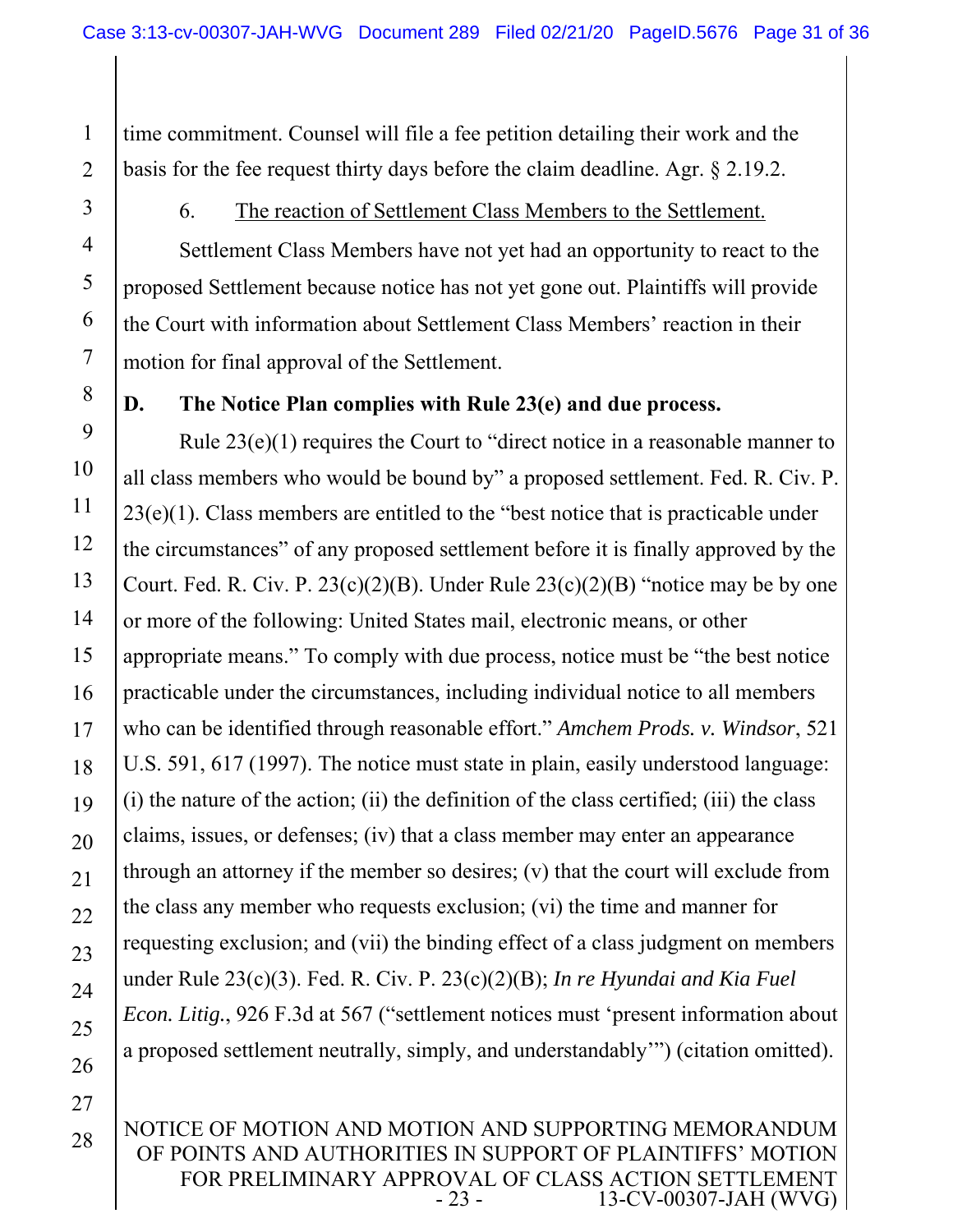1 2 3 4 5 6 7 8 9 10 11 12 13 14 The parties have developed a Notice Plan that will include direct mail notice to Settlement Class Members using address information from Cavalry's records. Declaration of Jennifer M. Keough Regarding Proposed Notice Program ("Keough Decl.") ¶¶ 12-13. JND will send the postcard notice to Settlement Class Members directly through first class mail using the most recent address information available based on Cavalry's records and the United States Postal Service's National Change of Address database. *Id*. ¶ 15. JND will also conduct a sophisticated email append process to determine email addresses for Settlement Class Members; JND estimates they will locate email addresses for two thirds of the Settlement Class. *Id*. ¶ 16. JND will also establish and maintain a Settlement Website which will display the notices, Settlement Agreement, and other important case-related documents, and allows Settlement Class Members to see whether their accounts are Open or Closed, and if Open, the current amount of debt. *Id*. ¶¶ 18-19. JND will also establish a toll-free number that Settlement Class Members can call for more information. *Id*. ¶ 21.

15 16 17 18 19 20 21 22 23 24 25 26 The notices, attached as Exhibits A, B, & C to the Settlement Agreement, are drafted in plain English so they will be easy to understand. They include key information about the Settlement, including the deadline to file a claim, the deadline to request exclusion or object, and the date of the Final Approval Hearing (and that the hearing date may change without further notice). They state the amount of the attorneys' fees and costs counsel will request, the amount of the incentive awards Plaintiffs will request, and provide an estimate of the cash payment Settlement Class Members will receive if they do not request exclusion. The longform notice discloses that, by participating in the Settlement, class members give up the right to sue for between \$500 and \$1,500 per call. The notices direct Settlement Class Members to the Settlement Website for further information, where the notices, Settlement Agreement, and Settlement-related

NOTICE OF MOTION AND MOTION AND SUPPORTING MEMORANDUM OF POINTS AND AUTHORITIES IN SUPPORT OF PLAINTIFFS' MOTION FOR PRELIMINARY APPROVAL OF CLASS ACTION SETTLEMENT<br>24 - 13-CV-00307-JAH (WVG) 13-CV-00307-JAH (WVG)

27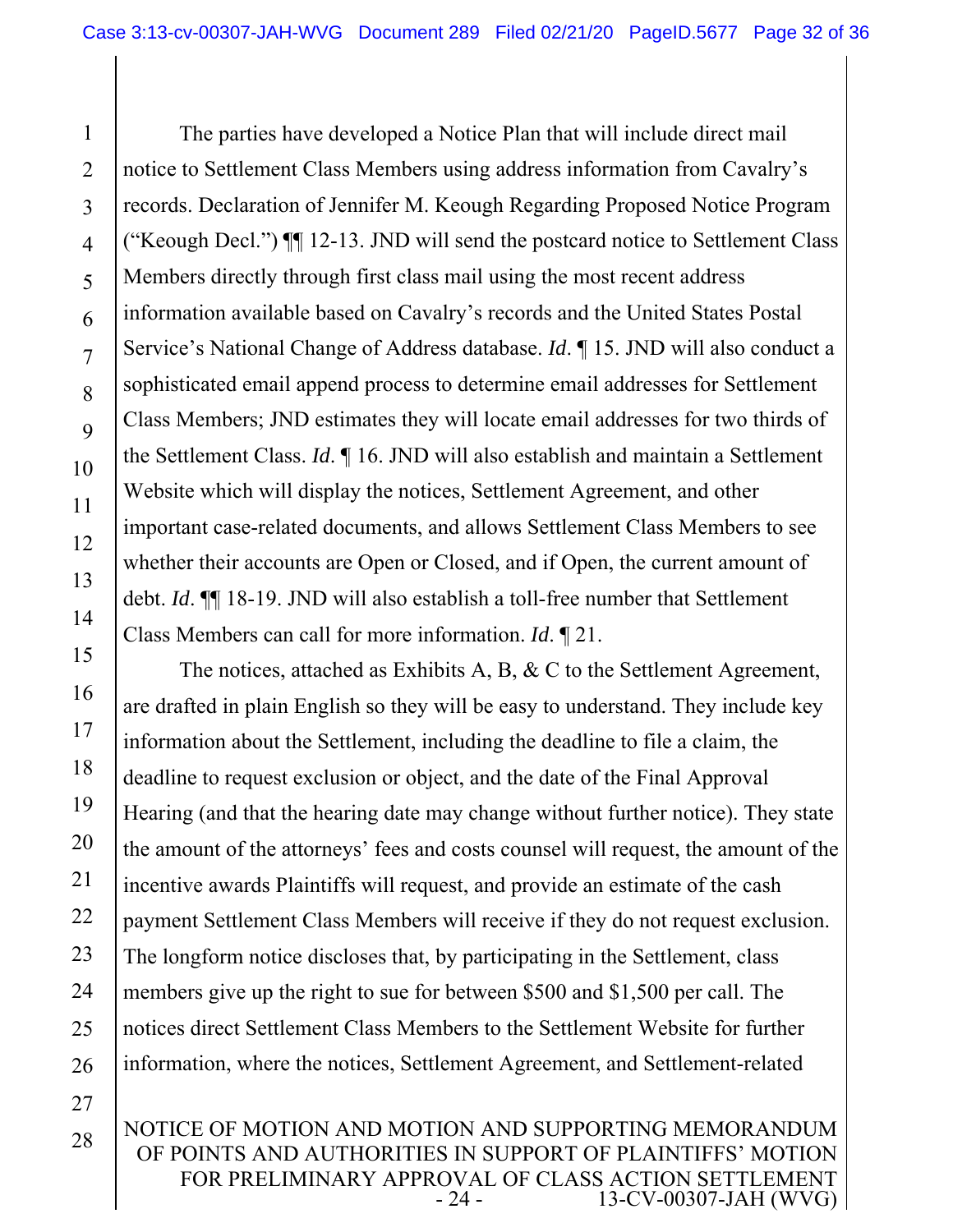1 2 motions and orders will be posted. Agr.  $\S 6$ , Exh. A, B, & C. The longform notice also provides contact information for counsel. *Id*., Exh. C.

Settlement Class Members will have sixty (60) days from the Notice Deadline to submit claims, opt out, or submit objections. Agr. §§ 2.19.3, 2.19.4, 2.19.5. After final approval, JND will mail settlement awards to all valid claimants. The proposed Notice Plan complies with Rule 23 and due process.

### **E. The schedule for final approval.**

The next steps are to schedule a final approval hearing, notify Settlement Class Members of the Settlement and hearing, and provide class members with the opportunity to exclude themselves from, or object to, the Settlement. The parties propose the following schedule for final approval of the Settlement:

| <b>ACTION</b>                                            | <b>DATE</b>                                                               |
|----------------------------------------------------------|---------------------------------------------------------------------------|
| Deadline for Mailing Class Notice<br>("Notice Deadline") | 45 days after entry of Preliminary<br>Approval Order                      |
| <b>Counsel's Fee Motion Submitted</b>                    | 30 days after Notice Deadline                                             |
| <b>Exclusion/Objection Deadline</b>                      | 60 days after Notice Deadline                                             |
| Final Approval Brief and Response to<br>Objections Due   | 90 days after the Notice Deadline                                         |
| Final Approval Hearing / Noting Date                     | No earlier than 118 days after entry<br>of the Preliminary Approval Order |
| Final Approval Order Entered                             | At the Court's discretion                                                 |

### **V. CONCLUSION**

NOTICE OF MOTION AND MOTION AND SUPPORTING MEMORANDUM OF POINTS AND AUTHORITIES IN SUPPORT OF PLAINTIFFS' MOTION Plaintiffs respectfully request that the Court (1) consolidate the *Horton* and *Krejci* cases; (2) certify the Settlement Class; (3) preliminarily approve the Settlement; (4) appoint Terrell Marshall Law Group PLLC and Lemberg Law,

FOR PRELIMINARY APPROVAL OF CLASS ACTION SETTLEMENT<br>25 - 13-CV-00307-JAH (WVG)

13-CV-00307-JAH (WVG)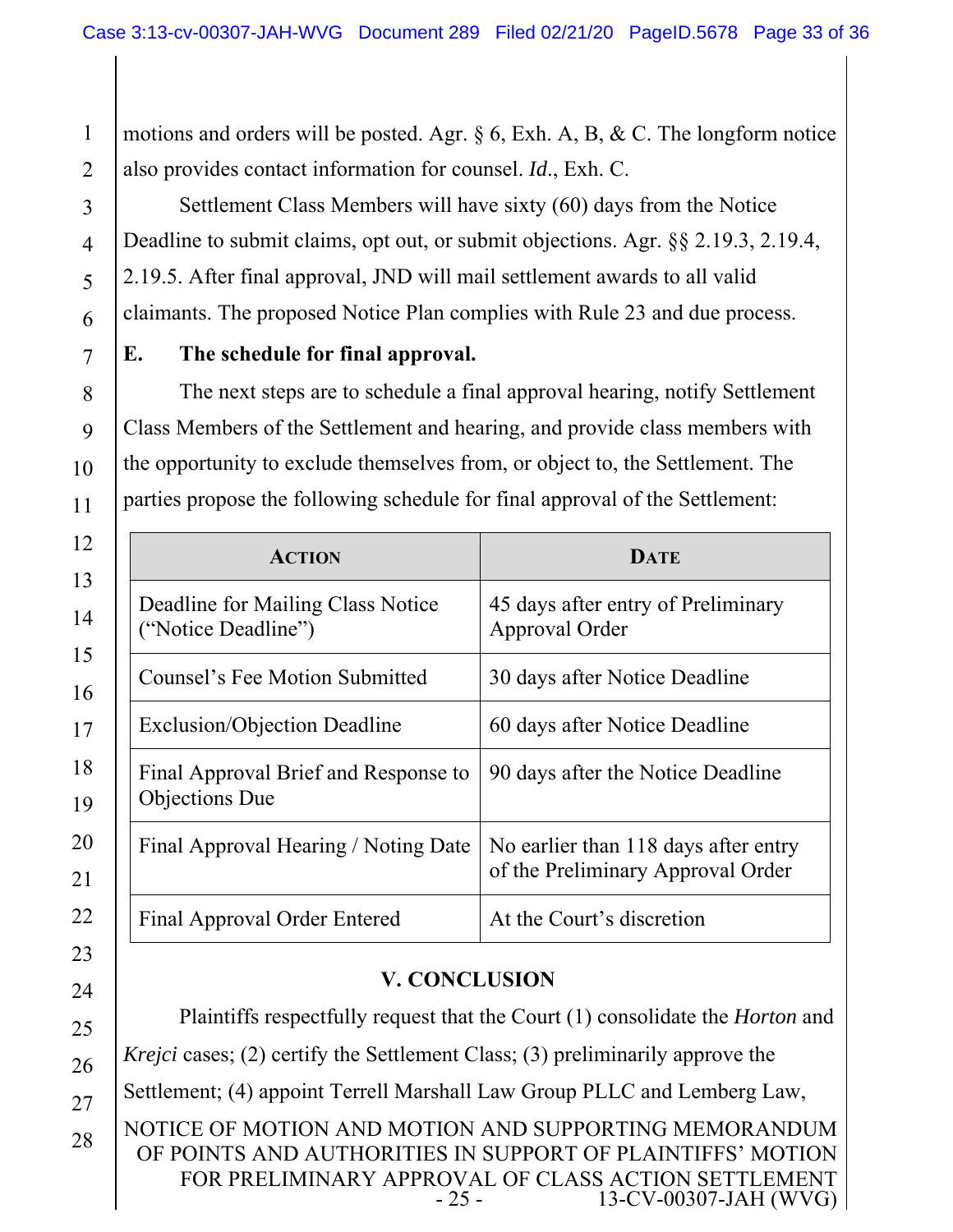| $\mathbf{1}$   | LLC as Class Counsel; (5) appoint Cory Horton and Kevin Krejci as Class                                                                                                                                       |
|----------------|---------------------------------------------------------------------------------------------------------------------------------------------------------------------------------------------------------------|
| $\overline{2}$ | Representatives; (6) approve the proposed notice plan; (7) appoint JND Legal                                                                                                                                  |
| 3              | Administration as the Class Administrator; and (8) schedule the fairness hearing.                                                                                                                             |
| $\overline{4}$ |                                                                                                                                                                                                               |
| 5              | TERRELL MARSHALL LAW GROUP PLLC                                                                                                                                                                               |
| 6              | By: /s/ Adrienne D. McEntee, <i>Pro Hac Vice</i>                                                                                                                                                              |
| 7              | Beth E. Terrell, CSB #178181<br>Email: bterrell@terrellmarshall.com                                                                                                                                           |
| 8              | Adrienne D. McEntee, Admitted Pro Hac Vice                                                                                                                                                                    |
| 9              | Email: amcentee@terrellmarshall.com                                                                                                                                                                           |
|                | 936 North 34th Street, Suite 300<br>Seattle, Washington 98103-8869                                                                                                                                            |
| 10             | Telephone: (206) 816-6603                                                                                                                                                                                     |
| 11             | Facsimile: (206) 319-5450                                                                                                                                                                                     |
| 12             | James C. Shah                                                                                                                                                                                                 |
| 13             | Email: jshah@sfmslaw.com                                                                                                                                                                                      |
| 14             | SHEPHERD, FINKELMAN, MILLER                                                                                                                                                                                   |
|                | & SHAH, LLP                                                                                                                                                                                                   |
| 15             | 1845 Walnut Street, Suite 806                                                                                                                                                                                 |
| 16             | Philadelphia, Pennsylvania 19103                                                                                                                                                                              |
| 17             | Telephone: (610) 891-9880<br>Facsimile: (866) 300-7367                                                                                                                                                        |
| 18             |                                                                                                                                                                                                               |
|                | Chiharu Sekino, SBN #306589                                                                                                                                                                                   |
| 19             | Email: csekino@sfmslaw.com                                                                                                                                                                                    |
| 20             | SHEPHERD, FINKELMAN, MILLER<br>& SHAH, LLP                                                                                                                                                                    |
| 21             | 1230 Columbia Street, Suite 1140                                                                                                                                                                              |
| 22             | San Diego, California 92101                                                                                                                                                                                   |
| 23             | Telephone: (619) 235-2416                                                                                                                                                                                     |
| 24             | Facsimile: (866) 300-7367                                                                                                                                                                                     |
|                | <b>Attorneys for Plaintiff Cory Horton</b>                                                                                                                                                                    |
| 25             |                                                                                                                                                                                                               |
| 26             |                                                                                                                                                                                                               |
| 27             |                                                                                                                                                                                                               |
| 28             | NOTICE OF MOTION AND MOTION AND SUPPORTING MEMORANDUM<br>OF POINTS AND AUTHORITIES IN SUPPORT OF PLAINTIFFS' MOTION<br>FOR PRELIMINARY APPROVAL OF CLASS ACTION SETTLEMENT<br>13-CV-00307-JAH (WVG)<br>$-26-$ |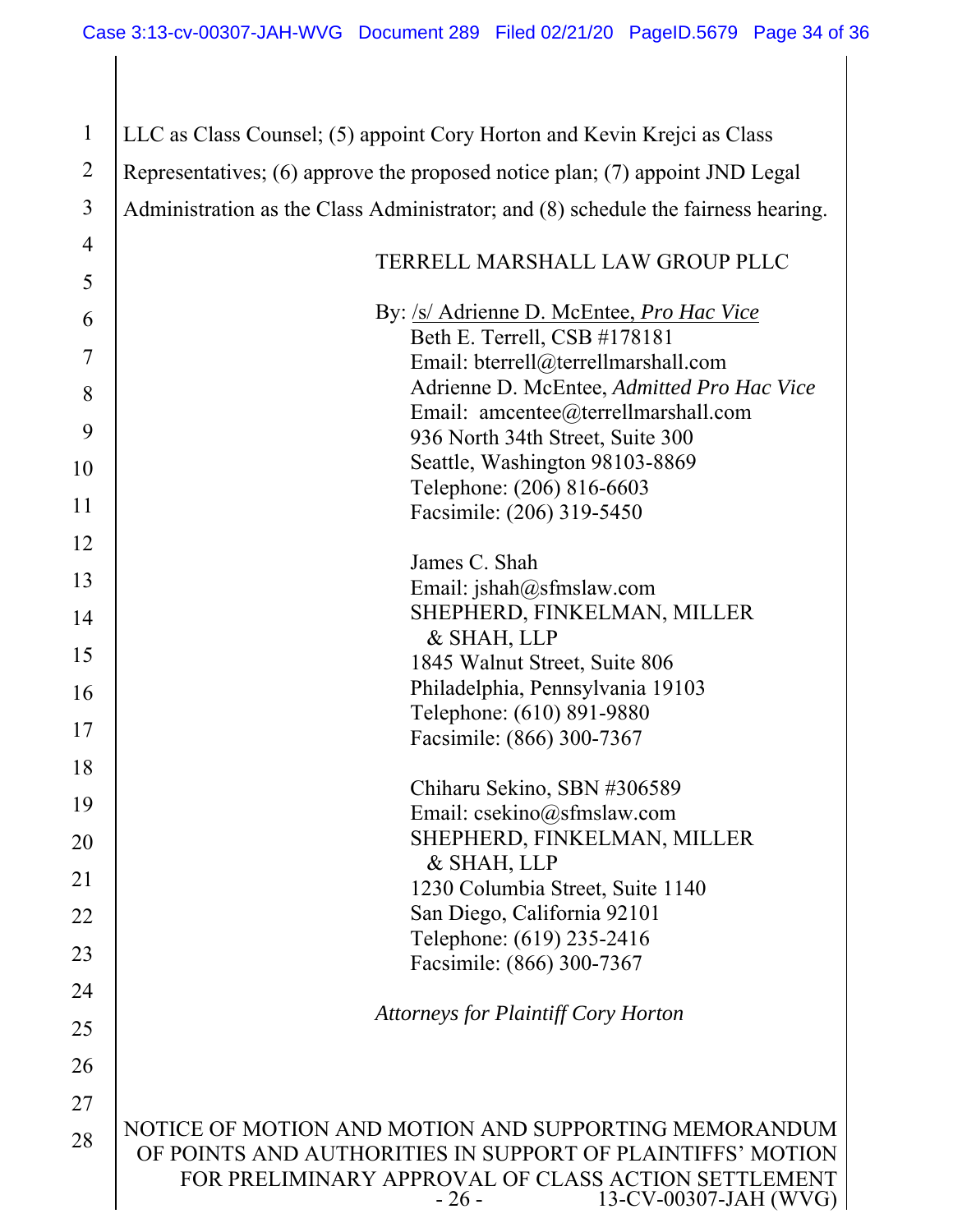| $\overline{2}$ | LLIVIDLINO LITTI, LLU                                                                                                                                                                                         |
|----------------|---------------------------------------------------------------------------------------------------------------------------------------------------------------------------------------------------------------|
| 3              |                                                                                                                                                                                                               |
| $\overline{4}$ | By: /s/Trinette G. Kent, SBN#222020<br>Trinette G. Kent, SBN #222020                                                                                                                                          |
| 5              | E-mail: tkent@lemberglaw.com                                                                                                                                                                                  |
|                | 3219 East Camelback Road, Suite 588                                                                                                                                                                           |
| 6              | Phoenix, Arizona 85018                                                                                                                                                                                        |
| 7              | Telephone: (480) 247-9644                                                                                                                                                                                     |
| 8              | Facsimile: (480) 717-4781                                                                                                                                                                                     |
|                | E-mail: tkent@lemberglaw.com                                                                                                                                                                                  |
| 9              | Sergei Lemberg, Admitted Pro Hac Vice                                                                                                                                                                         |
| 10             | E-mail: slemberg@lemberglaw.com                                                                                                                                                                               |
| 11             | 43 Danbury Road                                                                                                                                                                                               |
|                | Wilton, Connecticut 06897                                                                                                                                                                                     |
| 12             | Telephone: (480) 247-9644                                                                                                                                                                                     |
| 13             | Facsimile: (203) 653-3424                                                                                                                                                                                     |
| 14             | Attorneys for Kevin Krejci                                                                                                                                                                                    |
| 15             |                                                                                                                                                                                                               |
| 16             |                                                                                                                                                                                                               |
| 17             |                                                                                                                                                                                                               |
| 18             |                                                                                                                                                                                                               |
| 19             |                                                                                                                                                                                                               |
| 20             |                                                                                                                                                                                                               |
| 21             |                                                                                                                                                                                                               |
| 22             |                                                                                                                                                                                                               |
| 23             |                                                                                                                                                                                                               |
| 24             |                                                                                                                                                                                                               |
| 25             |                                                                                                                                                                                                               |
| 26             |                                                                                                                                                                                                               |
| 27             |                                                                                                                                                                                                               |
| 28             | NOTICE OF MOTION AND MOTION AND SUPPORTING MEMORANDUM<br>OF POINTS AND AUTHORITIES IN SUPPORT OF PLAINTIFFS' MOTION<br>FOR PRELIMINARY APPROVAL OF CLASS ACTION SETTLEMENT<br>$-27-$<br>13-CV-00307-JAH (WVG) |